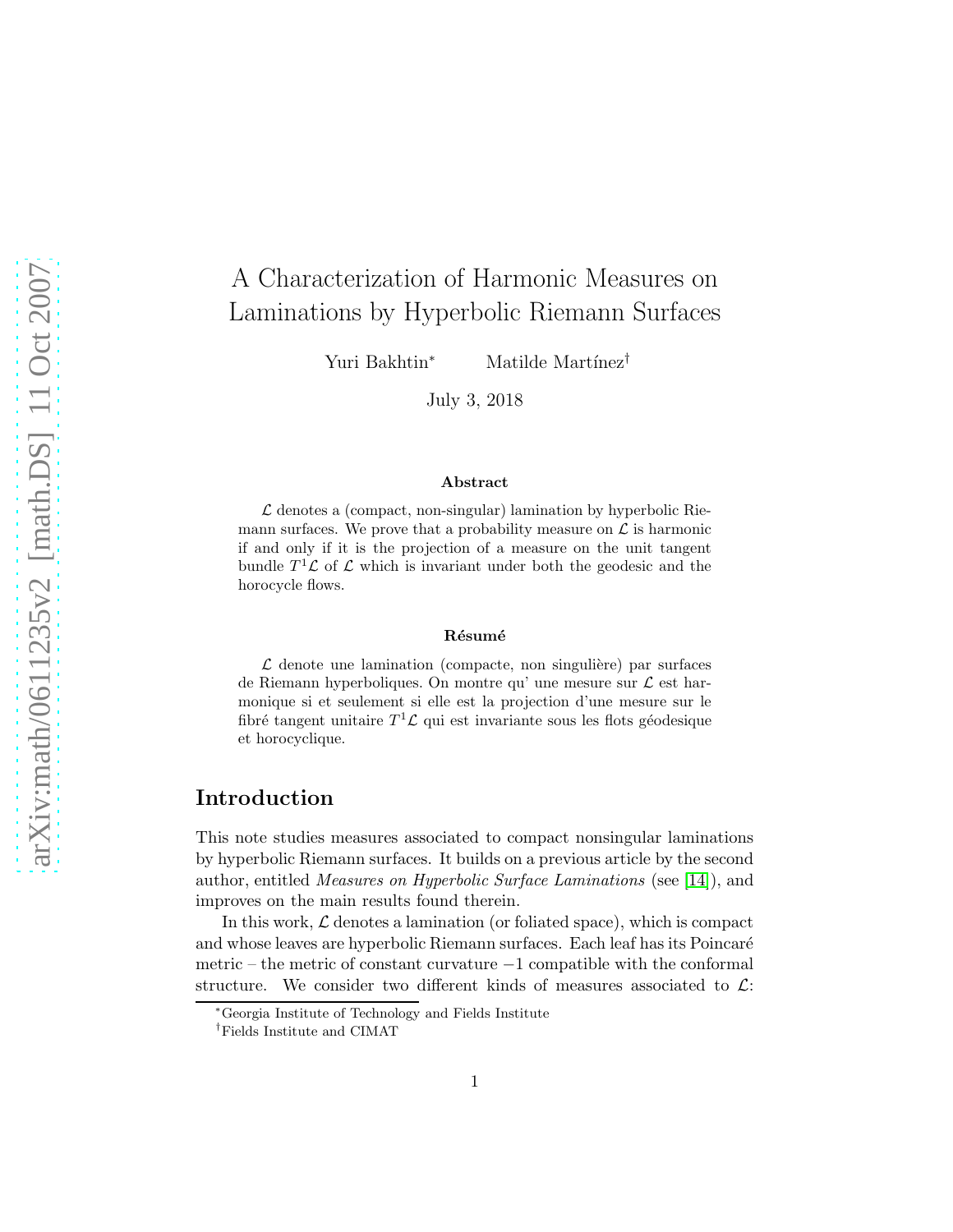measures invariant under the heat diffusion along the leaves of  $\mathcal L$  which are called *harmonic* and measures on the unit tangent bundle  $T^1$ **C** of **C** that are invariant under the laminated geodesic and horocycle flows. Our main result reads as follows:

**Main Theorem.** Let  $\mu$  be a probability measure on  $\mathcal{L}$ . Then  $\mu$  is harmonic if and only if there is a measure  $\nu$  on  $T^1\mathcal{L}$  which is invariant under both the geodesic and stable horocycle flow and that projects onto  $\mu$  (under the canonical projection  $T^1 \mathcal{L} \to \mathcal{L}$ ). Furthermore, such a  $\nu$  is unique.

This had been conjectured by Christian Bonatti.

Of course, in the statement of this theorem we can change the stable horocycle flow for the *unstable* horocycle flow, but asking that the measure  $\mu$  be invariant under the three flows we are considering might be too much: In fact, there is a canonical bijection between measures invariant under the three flows and the simplest kind of harmonic measures; namely, those coming from measures on transversals which are invariant under the holonomy pseudogroup. This is easy to prove and can be found in [\[14\]](#page-18-0).

Our Main Theorem represents an improvement on the main results found in [\[14\]](#page-18-0) (labeled Theorem 2.6 and Theorem 2.8), which state the following:

**Theorem.** 1. Any harmonic probability measure on  $\mathcal{L}$  is the projection of a measure invariant under the stable horocycle flow on  $T^1\mathcal{L}$ .

2. Any probability measure on  $T^1\mathcal{L}$  invariant under both the geodesic and the stable horocycle flow projects onto a harmonic measure on  $\mathcal{L}$ .

Remark that the first statement is a partial converse of the second one; what we do in this note is to prove the converse of 2. The techniques we use are completely different from those used in [\[14\]](#page-18-0).

In Section 1 we review and slightly modify the construction of a measure on  $T^1$ *C* invariant under the horocycle flow that projects onto a given harmonic measure on  $\mathcal{L}$ . We wish to prove that the measure thus constructed is also invariant under the geodesic flow. This can be reduced to a probabilistic statement on the regularity of the distribution of the radial component of the Brownian motion on the hyperbolic plane.

The key regularity statement is provided by Theorem 2 which is proved in Section 2. The main idea of the proof is to show that for large times the radial component of the hyperbolic planar Brownian motion behaves as onedimensional Brownian motion with constant positive drift. The closeness estimates are based on Girsanov's theorem.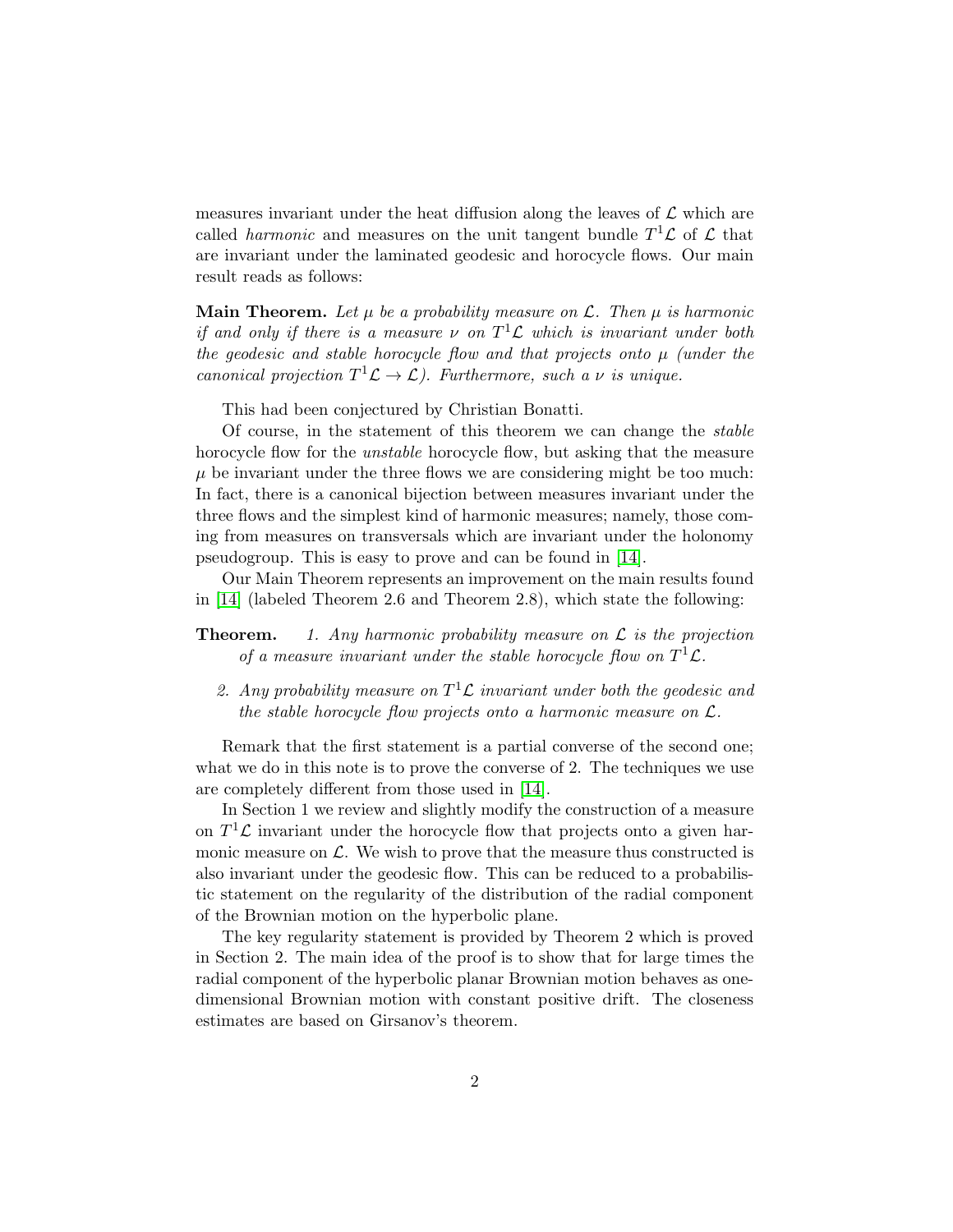The uniqueness of the measure  $\nu$  is proved in section 3. We consider a flow box in which we disintegrate a harmonic measure  $\mu$  using Rokhlin's theorem, and prove that there is at most one way to lift the harmonic measure in this flow box to a measure invariant under the affine group. Only local considerations are involved.

In section 4 we state some simple applications of our Main Theorem. We state previous results regarding the uniqueness of harmonic measures which can now be translated to unique ergodicity for the action of the affine group in some examples.

Acknowledgment. The authors gratefully acknowledge the hospitality of the Fields Institute in Toronto where this work has been done. The second author is grateful for partial support from NSERC, via the research grant of M. Lyubich. We would also like to thank M. Lyubich personally for his input and comments. We are deeply grateful to both referees for their corrections, comments, and a very careful reading of the manuscript.

# 1 Harmonic measures as projections of measures invariant under the affine group.

#### 1.1 Hyperbolic surface laminations

 $\mathcal L$  is a *lamination* if it is a separable, locally compact metrizable space that has an open covering  ${E_i}$  and an atlas  ${(E_i, \varphi_i)}$  satisfying:

- 1.  $\varphi_i : E_i \to D_i \times T_i$  is a homeomorphism, for some open disk  $D_i$  in  $\mathbb{R}^d$ and topological space  $T_i$ , and
- 2. the coordinate changes  $\varphi_j \circ \varphi_i^{-1}$  are of the form  $(z, t) \mapsto (\zeta(z, t), \tau(t)),$ where each  $\zeta$  is smooth in the z variable.

This last condition says that the sets of the form  $\varphi_i^{-1}(D_i \times \{t\})$ , called plaques, glue together to form d-dimensional manifolds that we call leaves.

 $\mathcal L$  is a Riemann surface lamination if the disks  $D_i$  are open subsets of the complex plane and the maps  $\zeta$  are holomorphic in the z variable. We say that  $\mathcal L$  is a hyperbolic surface lamination if its leaves are hyperbolic Riemann surfaces.

Each leaf on a hyperbolic surface lamination  $\mathcal L$  has a Poincaré metric, which is the only Riemannian metric of constant curvature −1 compatible with the conformal structure. According to a theorem due to Candel (see [\[3\]](#page-17-0)), these metrics on the leaves, as well as all their derivatives, have continuous variation in the transverse direction.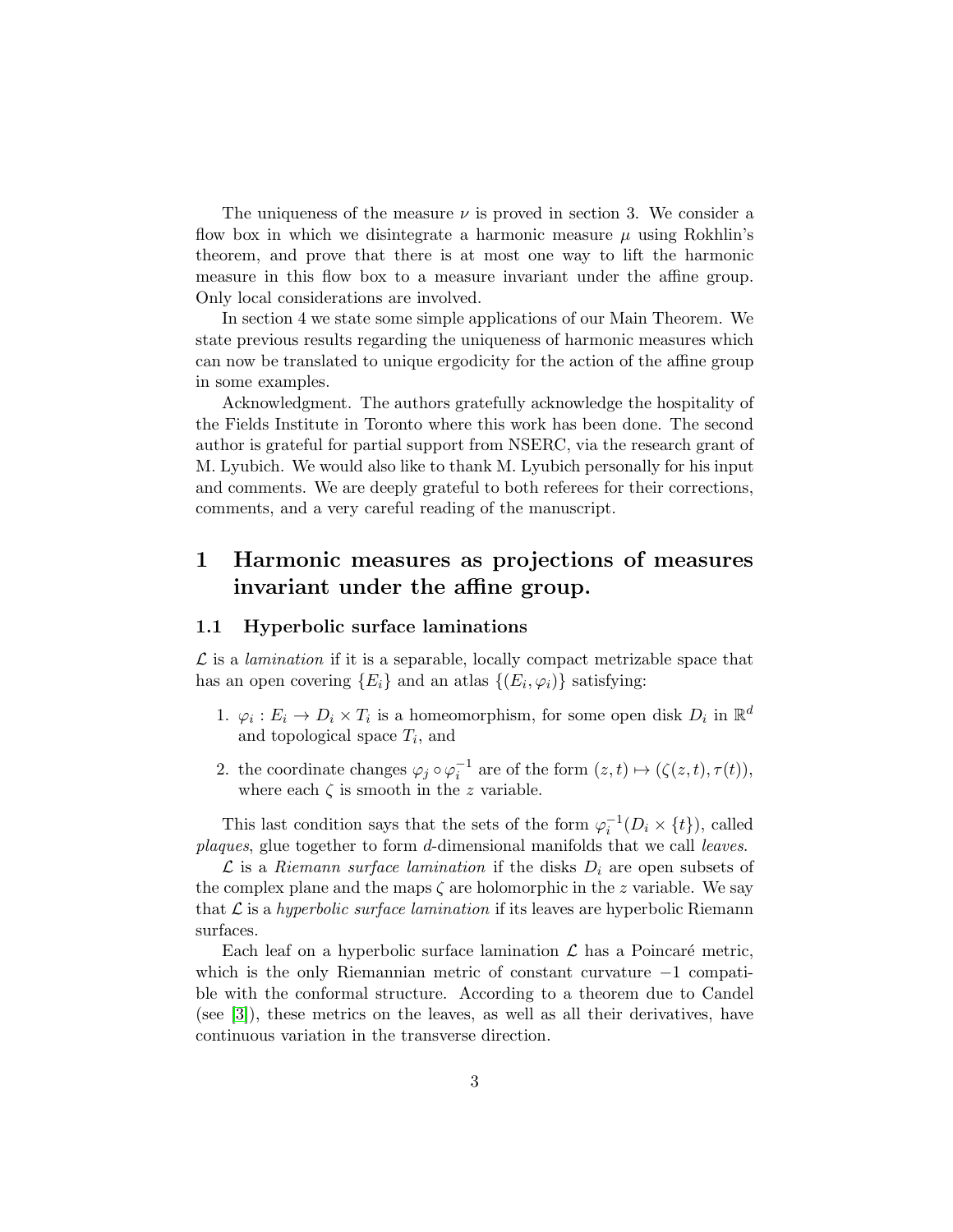In this paper,  $\mathcal L$  will always denote a compact hyperbolic surface lamination.

### 1.2 Harmonic measures

Each leaf L of  $\mathcal{L}$ , being a Riemannian manifold, has a Laplace-Beltrami operator  $\Delta_L$ . If  $f: \mathcal{L} \to \mathbb{R}$  is a function of class  $C^2$  in the leaf direction and  $x \in \mathcal{L}$ , we define  $\Delta f(x) = \Delta_L f|_L(x)$ , where L is the leaf passing through x and  $f|_L$  is the restriction of f to L. A probability measure  $\mu$  on  $\mathcal L$  is harmonic if  $\Delta \mu = 0$ ; i.e. if  $\int \Delta f \, d\mu = 0 \; \forall f$ .

The operator  $\Delta/2$  is the infinitesimal generator of the *laminated heat* semigroup  $\{D_t\}_{t>0}$ . (This choice of the generator corresponds to the standard hyperbolic planar Brownian motion with unit diffusion.) The heat diffusion along the leaves can be described in terms of the laminated heat *kernel*,  $p: \mathcal{L} \times \mathcal{L} \times (0, +\infty) \to \mathbb{R}$  given by

$$
p(x, y, t) = \begin{cases} p_L(x, y, t), & \text{if } x, y \text{ belong to the same leaf } L \\ 0, & \text{otherwise,} \end{cases}
$$

where  $p<sub>L</sub>$  is the heat kernel on  $L$ . The laminated heat semigroup can be expressed as

$$
D_t f(x) = \int_{L_x} p(x, y, t) f(y) dy,
$$

where  $L_x$  is the leaf through x.

Lucy Garnett proved an Ergodic Theorem for harmonic measures, which can be found in [\[7\]](#page-17-1) or [\[4\]](#page-17-2).

A harmonic measure m is ergodic if  $\mathcal L$  can not be partitioned into two measurable leaf-saturated subsets having positive m measure.

The ergodic harmonic measures can be briefly described as follows: we take a point x in  $\mathcal L$  and consider the Dirac delta at x, which we call  $\delta_x$ . We can diffuse this measure, obtaining for each positive time  $t$  a probability measure  $D_t \delta_x$ , whose integral on any continuous function f on  $\mathcal L$  is  $D_t f(x)$ . For almost all  $x$  according to any harmonic measure, the sequence of Krylov– Bogolyubov means

$$
\frac{1}{n}\sum_{t=0}^{n-1}D_t\delta_x
$$

has a limit which we call  $\tilde{\delta}_x$ . Ergodic measures are of the form  $\tilde{\delta}_x$ .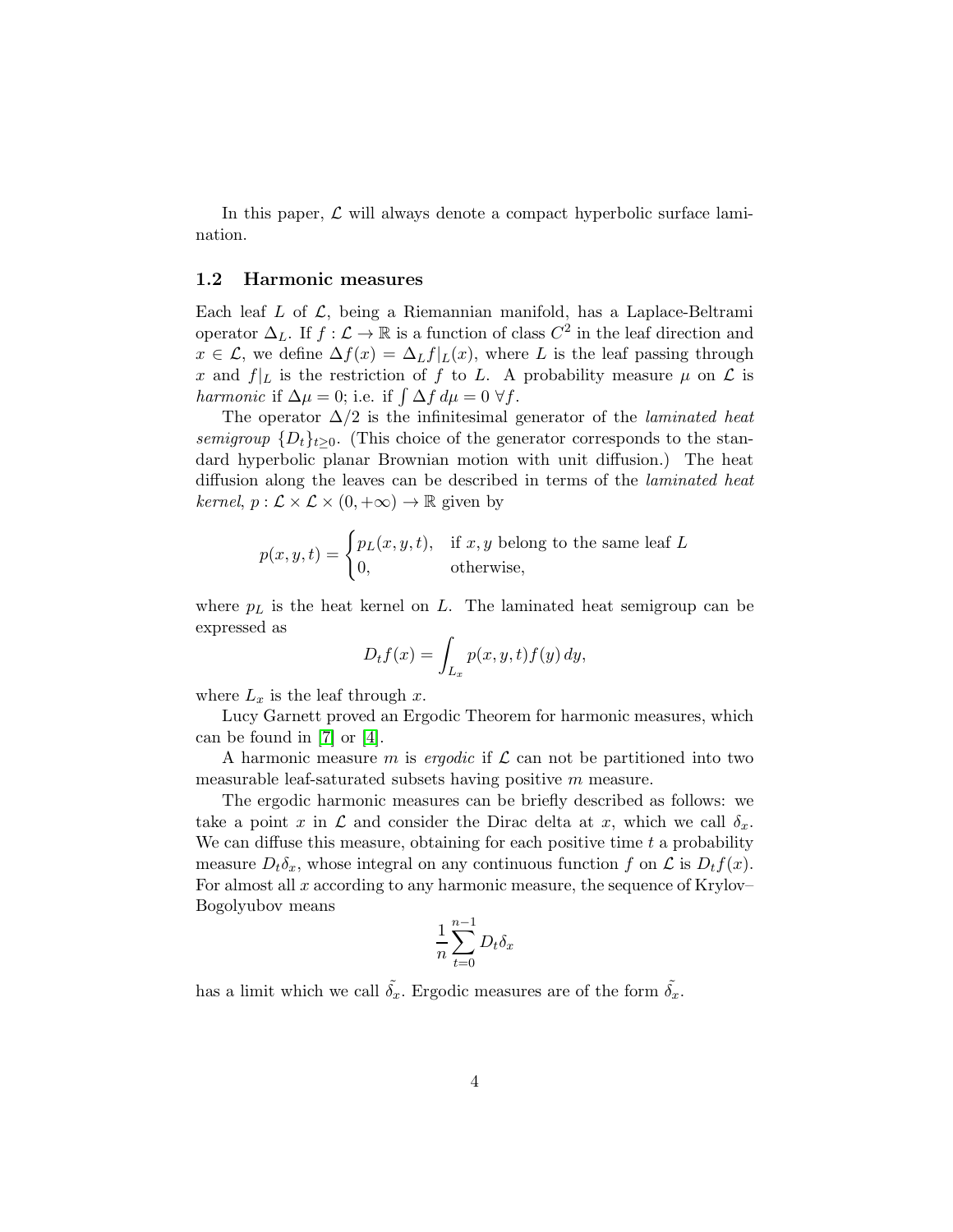### 1.3 The  $PSL(2,\mathbb{R})$ -action on the unit tangent bundle

If  $\mathcal L$  is a hyperbolic surface lamination, we call  $T^1\mathcal L$  the lamination whose three dimensional leaves are the unit tangent bundles of the leaves of  $\mathcal L$  and that has "the same" charts as  $\mathcal{L}$ .

The *laminated geodesic flow* is the flow  $g_t$  that, restricted to the unit tangent bundle of a leaf L of L, coincides with the geodesic flow in  $T^1L$ . The laminated stable and unstable horocycle flows  $h^+$  and  $h^-$  are the flows that, when restricted to the unit tangent bundle of a leaf  $L$ , coincide with the stable and unstable horocycle flows on  $T<sup>1</sup>L$ , respectively. For the definition and basic properties of the geodesic, stable horocycle and unstable horocycle flows on hyperbolic surfaces, see [\[12\]](#page-18-1). All these flows are continuous on  $T^1\mathcal{L}$ , as a consequence of Candel's theorem (see [\[3\]](#page-17-0)).

In the lamination  $T^1 \mathcal{L}$  there is a right  $PSL(2, \mathbb{R})$ -action whose orbits are the leaves. As in the case of surfaces, the geodesic and the horocycle flows correspond to the action on  $T^1$  $\mathcal L$  of the one-parameter subgroups  $D_t$ ,  $H^+$ and  $H^-$ , respectively, where

$$
D = \left\{ \left( \begin{array}{cc} e^{\frac{t}{2}} & 0 \\ 0 & e^{-\frac{t}{2}} \end{array} \right) \right\}, \quad H^+ = \left\{ \left( \begin{array}{cc} 1 & t \\ 0 & 1 \end{array} \right) \right\}, \quad \text{and} \quad H^- = \left\{ \left( \begin{array}{cc} 1 & 0 \\ t & 1 \end{array} \right) \right\}.
$$

Consequently, the joint action of  $D$  and  $H^+$  corresponds to the action of the affine group

$$
B = \left\{ \left( \begin{array}{cc} a & b \\ 0 & a^{-1} \end{array} \right) ; \ a, b \in \mathbb{R}, a > 0 \right\}.
$$

#### 1.4 A measure invariant under the action of the affine group

Let  $\pi$ :  $T^1\mathcal{L} \to \mathcal{L}$  be the canonical projection, and consider a harmonic probability measure  $\mu$  on  $\mathcal{L}$ . In [\[14\]](#page-18-0), there is a construction that produces a measure  $\nu$  on  $T^1$  $\mathcal L$  which is invariant under the stable (or the unstable) horocycle flow and such that  $\pi_* \nu = \mu$ . It will be more convenient for us to consider the measure  $\nu$  which is invariant under the *unstable* horocycle flow and which projects onto  $\mu$ .

**Theorem 1.** The measure  $\nu$  is invariant under the geodesic flow q.

This theorem says that  $\nu$  is, in fact, invariant under both the geodesic and horocycle flows. Therefore, any harmonic measure is the projection of a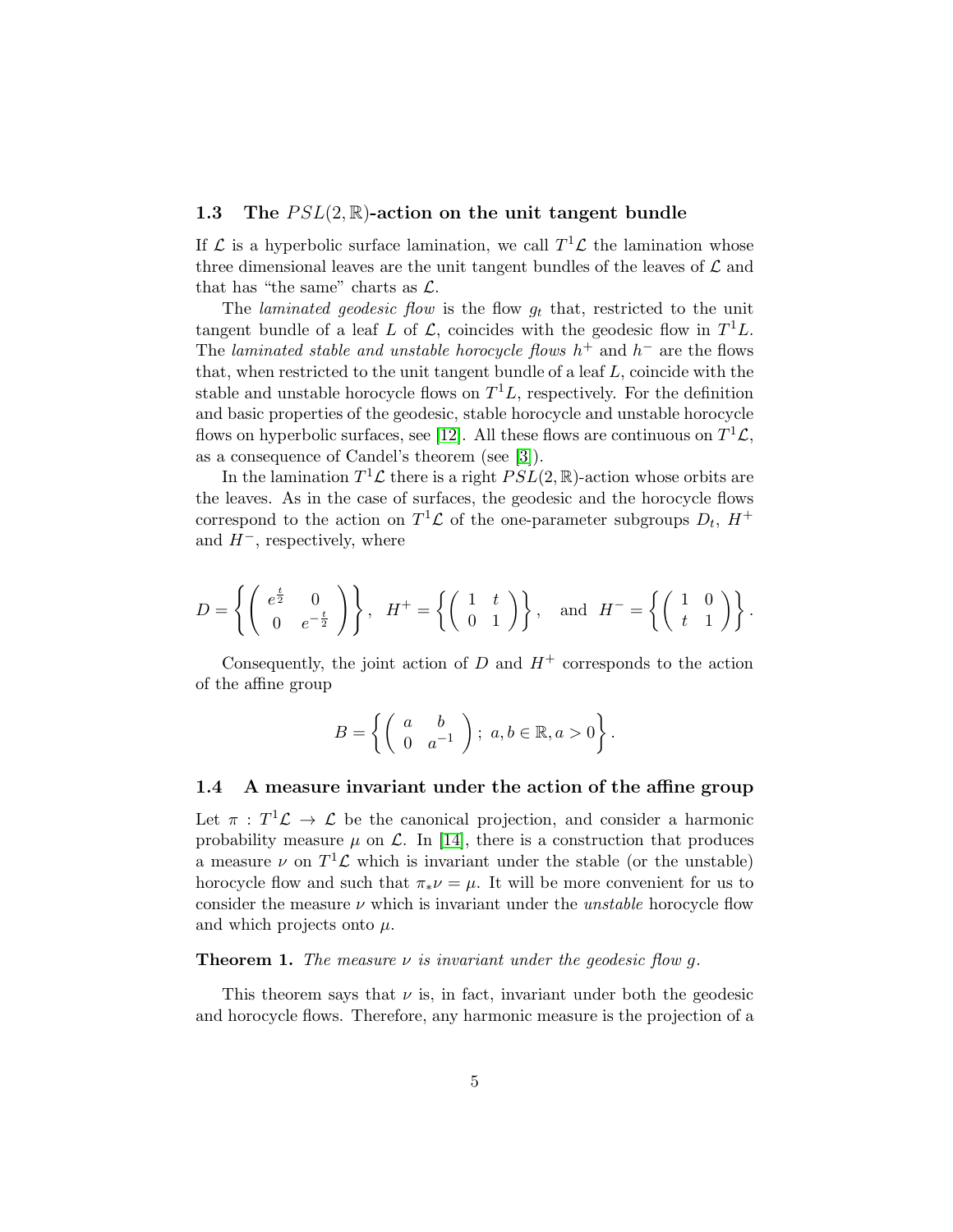measure invariant under both flows. This statement and its converse which is quoted in the Introduction constitute our Main Theorem.

PROOF OF THEOREM 1. As in [\[14\]](#page-18-0), two simplifying assumptions shall be made, that imply no loss of generality:

- 1. That  $\mu$  is ergodic; that is, there is an  $x \in \mathcal{L}$  such that  $\mu = \tilde{\delta}_x$ ; and
- 2. that the point  $x$  belongs to a leaf which is simply connected. (If it does not, we consider the universal cover of the leaf through  $x$ , as explained in [\[14,](#page-18-0) pg.857].)

The construction of  $\nu$  goes as follows:

For any natural number  $n \geq 1$ , let  $\delta_x^{(n)}$  be the Krylov–Bogolyubov sum 1  $\frac{1}{n}\sum_{t=0}^{n-1} D_t \delta_x$ . Namely,  $\delta_x^{(n)}$  is the probability measure such that, for every continuous function  $f$  in  $\mathcal{L}$ ,

$$
\int f d\delta_x^{(n)} = \frac{1}{n} \sum_{t=0}^{n-1} D_t f(x) = \frac{1}{n} \sum_{t=0}^{n-1} \int_{\mathcal{L}} p(x, y, t) f(y) dy.
$$

With this notation,  $\mu = \lim_n \delta_x^{(n)}$ .

Let  $L_x$  be the leaf of the lamination  $\mathcal L$  passing through x. It is a hyperbolic plane. Let  $R: L_x \backslash \{x\} \to T^1 \mathcal{L}$  be the unit radial vector field pointing outwards; i.e.  $R(y) = (\gamma(s), \dot{\gamma}(s))$  if  $\gamma$  is the geodesic of unit speed such that  $\gamma(0) = x$  and  $\gamma(s) = y$ . (Here s is, of course, the distance from x to y measured on  $L_x$ .)

Define  $\mu_n = R_* \delta_x^{(n)}$ . This gives a sequence of probability measures on the compact space  $T^1 \mathcal{L}$ . Let  $\nu$  be any limit point of the sequence  $(\mu_n)$  in the sense of the weak-\* topology. (It is not difficult to see that in fact  $\nu$ is the limit of the  $\mu_n$ , but this is unessential for our argument.) Then, as was proved in [\[14\]](#page-18-0),  $\nu$  is invariant under the unstable horocycle flow. And  $\pi_* \nu = \mu$  since  $\pi_*$  is a continuous map from the space of finite measures on  $T^1\mathcal{L}$  to that of finite measures on  $\mathcal{L}$ .

To finish the proof of Theorem 1 we shall show that  $(g_s)_*\nu = \nu$  for all  $s \in [0, 1]$ . It is clearly enough to prove the following:

(\*) For every continuous real-valued function f on  $T^1\mathcal{L}$  and every  $s \in$  $[0, 1],$ 

$$
\lim_{t \to +\infty} \left| \int_{T^1 \mathcal{L}} f \, d(R_* D_t \delta_x) - \int_{T^1 \mathcal{L}} f \circ g_s \, d(R_* D_t \delta_x) \right| = 0.
$$

Let  $S_r = S_r(x) = \{y \in L_x : d(x,y) = r\}$ , where d is the hyperbolic distance measured on the leaf  $L_x$ . Its normalized Lebesgue measure can be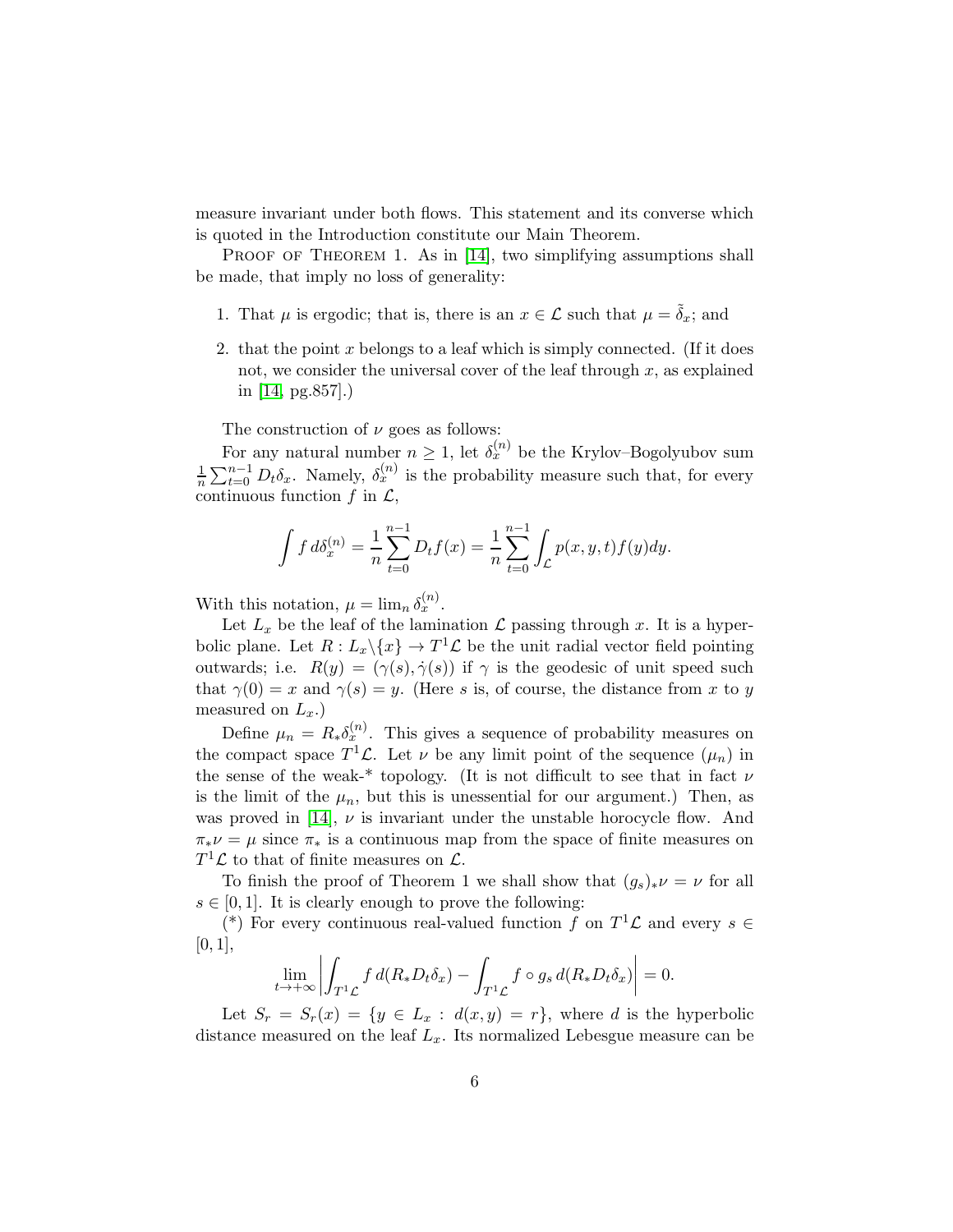pushed forward by R to get a measure, that we call  $\lambda_r$ , supported on the curve  $R(S_r) \subset T^1 \mathcal{L}$ . We can write the integral of f with respect to  $R_* D_t \delta_x$ as

$$
\int_{\mathbb{R}^+} p_t(r) \left( \int f \, d\lambda_r \right) \, dr,
$$

where  $p_t(r) = p(x, y, t) \times (\text{length}(S_r))$  for any point y in  $L_x$  such that  $d(x, y) = r$ . If  $s > 0$ , the geodesic flow at time s takes  $R(S_r)$  to  $R(S_{r+s})$ , and  $(g_s)_*\lambda_r = \lambda_{r+s}$ . Writing  $u(r) = \int f d\lambda_r$ , the statement labeled (\*) follows from:

(\*\*) For every continuous bounded function  $u : \mathbb{R}^+ \to \mathbb{R}$  and every  $s \in [0, 1],$ 

$$
\lim_{t \to \infty} \left| \int_{\mathbb{R}^+} p_t(r) u(r) dr - \int_{\mathbb{R}^+} p_t(r+s) u(r) dr \right| = 0.
$$

Claim  $(**)$  is implied by

**Theorem 2.** For any  $s \in [0,1]$ ,

<span id="page-6-0"></span>
$$
\lim_{t \to \infty} \int_{\mathbb{R}^+} |p_t(r) - p_t(r+s)| dr = 0.
$$
 (1)

Section 2 is devoted to the proof of this theorem.  $\Box$ 

**Remark 1.** Theorem 1 says that any harmonic measure on  $\mathcal{L}$  is the projection of a measure invariant under the action of the lower triangular group in  $T^1$ **L**. Of course we could do the same thing for the upper triangular group, considering the unit inward radial vector field on  $L_x\backslash\{x\}$ , and then taking s  $in [-1, 0].$ 

### 2 The regularity of the heat kernel

Though an explicit expression for  $p_t(r)$  is well-known, see e.g. [\[5,](#page-17-3) p.246], it is not easy to use that formula directly. We use a stochastic calculus approach instead. This method can be generalized to higher dimensions.

We start with the following rotationally invariant Riemannian metric on the plane  $\mathbb{R}^2$  in polar coordinates:

$$
ds^2 = dr^2 + \sinh^2(r)d\theta^2
$$

which turns it into a hyperbolic plane (see [\[5,](#page-17-3) Chapter X]).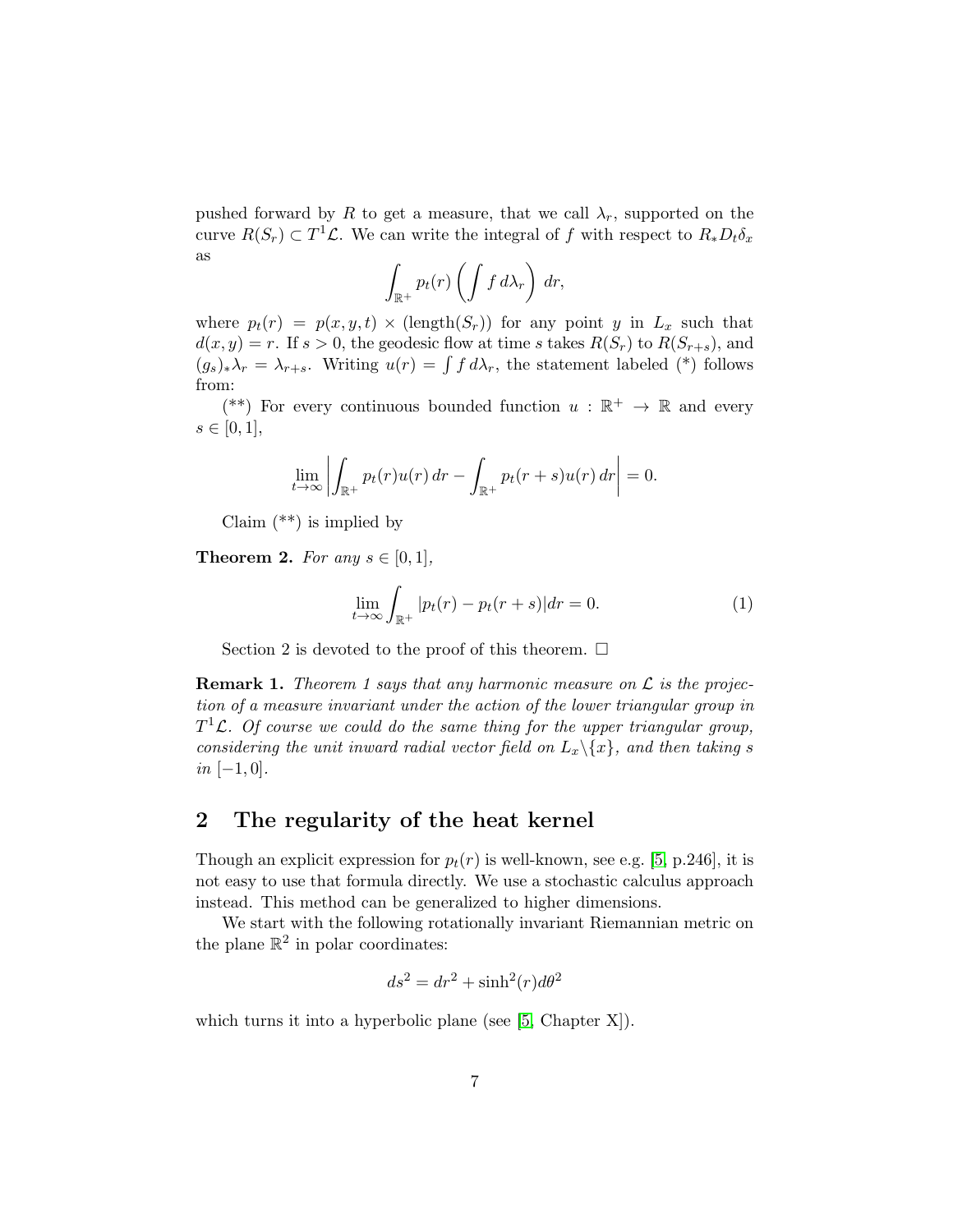In our study of the Brownian motion on the hyperbolic plane we shall refer to [\[11\]](#page-18-2) and [\[15\]](#page-18-3) for basic facts on Brownian motion and stochastic calculus.

Let  $B_t$  be the standard Brownian motion on this hyperbolic plane (a stochastic process with generator given by  $\Delta/2$  where  $\Delta$  is the Laplace– Beltrami operator associated with  $ds^2$ ). Its radial component  $X_t = d(0, B_t)$ satisfies the following stochastic differential equation:

<span id="page-7-0"></span>
$$
dX_t = dW_t + \frac{1}{2}\coth(X_t)dt
$$
\n(2)

where  $W_t$  is a standard Wiener process. This can be easily derived using the explicit expression for the Laplace–Beltrami operator in polar coordinates  $(r, \theta)$ , see e.g. [\[13\]](#page-18-4). Equation [\(2\)](#page-7-0) should be understood in the integral sense:

$$
X_t - X_0 = W_t + \frac{1}{2} \int_0^t \coth(X_s) ds.
$$
 (3)

This equation defines a family of transition probability kernels:

$$
P_t(x, dy) = \mathbb{P}\{X_t \in dy | X_0 = x\}, \quad t > 0, x \in \mathbb{R}_+.
$$
 (4)

If  $x \in \mathbb{R}_+$ , then  $P_t(x, \cdot) = 1$  is concentrated on  $\mathbb{R}_+$  due to a singularity of the drift term at 0. (This singularity point is of "entrance and non-exit" type according to the classification in [\[9\]](#page-18-5)).

These kernels are, in fact, absolutely continuous with respect to the Lebesgue measure dy on  $\mathbb{R}_+$ , and the associated density  $p_t(x, y), x, y \in$  $\mathbb{R}_+$  satisfies the following forward Kolmogorov (or Fokker–Planck) equation (see [\[11,](#page-18-2) equations  $(1.6)$  and  $(1.8)$  on p.282]):

$$
\frac{\partial p_t(x,y)}{\partial t} = \frac{1}{2} \frac{\partial^2 p_t(x,y)}{\partial y^2} - \frac{\partial}{\partial y} \left( \frac{1}{2} \coth(y) p_t(x,y) \right), \quad x, y \in \mathbb{R}_+.
$$
 (5)

For  $y \in \mathbb{R}_+$  we shall denote  $p_t(y) = p_t(0, y)$  which is consistent with the definition of  $p_t(\cdot)$  given in Section 1.4, since the heat kernel  $p(0, \cdot, t)$ is rotationally invariant and coincides with the transition density of the hyperbolic Brownian motion.

Remark 2. In probabilistic terms, equation [\(1\)](#page-6-0) from the statement of Theorem 2 is equivalent to

$$
\lim_{t \to \infty} ||P_t(\cdot) - P_t(\cdot + s)||_{TV} = 0,
$$

where  $P_t(\cdot) = P_t(0, \cdot), P_t(\cdot + s)$  means  $P_t(\cdot)$  translated by s, and  $\|\mu_1 - \mu_2\|_{TV}$ denotes the total variation distance between measures  $\mu_1$  and  $\mu_2$ , see [\[16,](#page-18-6) Section 5.3].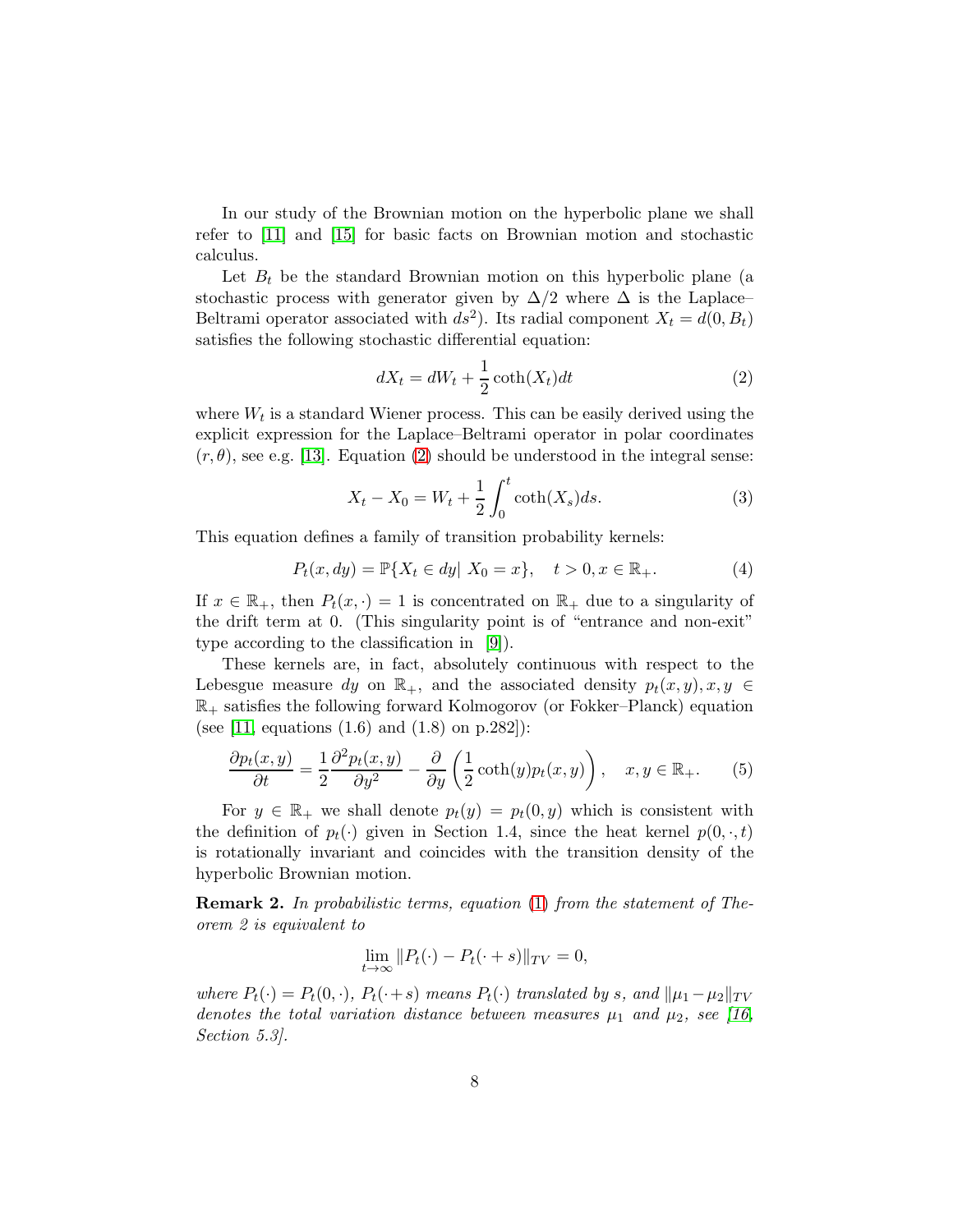PROOF OF THEOREM 2. Our strategy will be to compare  $p_t(y, z)$  to the transition density of the Brownian motion with constant drift  $1/2$ . This will be possible due to Girsanov's theorem and closeness of the drift term  $\coth(x)/2$  in equation [\(2\)](#page-7-0) to 1/2 for large values of x.

We shall need the following Kolmogorov–Chapman equation (see [\[15,](#page-18-3) Chapter III]):

$$
P_t(x, A) = \int_{\mathbb{R}_+} P_{t'}(x, dy) P_{t-t'}(y, A), \quad t' \in (0, t),
$$
 (6)

or, equivalently,

<span id="page-8-0"></span>
$$
p_t(x, z) = \int_{\mathbb{R}_+} P_{t'}(x, dy) p_{t-t'}(y, z), \quad t' \in (0, t).
$$
 (7)

Let us fix  $s \in [0, 1]$  and denote the integral under limit on the l.h.s. of [\(1\)](#page-6-0) by  $I_t$ . Equation [\(7\)](#page-8-0) implies

<span id="page-8-3"></span>
$$
I_t \le \int_{\mathbb{R}_+} P_{t'}(dy) \int_{\mathbb{R}_+} |p_{t-t'}(y, z) - p_{t-t'}(y, z + s)| dz, \quad t' \in (0, t). \tag{8}
$$

Next,

$$
\int_{\mathbb{R}_{+}} |p_{t-t'}(y, z) - p_{t-t'}(y, z + s)| dz \le \int_{\mathbb{R}_{+}} |p_{t-t'}(y, z) - p_{t-t'}^{*}(y, z)| dz \qquad (9)
$$

$$
+ \int_{\mathbb{R}_{+}} |p_{t-t'}(y, z + s) - p_{t-t'}^{*}(y, z + s)| dz
$$

$$
+ \int_{\mathbb{R}_{+}} |p_{t-t'}^{*}(y, z) - p_{t-t'}^{*}(y, z + s)| dz
$$

$$
= I_{1}(y, t - t') + I_{2}(y, t - t') + I_{3}(y, t - t'),
$$

where

<span id="page-8-1"></span>
$$
p_t^*(y, z) = \frac{1}{\sqrt{2\pi t}} e^{-\frac{(z - y - t/2)^2}{2t}}
$$
(10)

is the density of  $Y_t = y + W_t + t/2$  which is a Wiener process with constant drift  $1/2$  started at y. In fact,  $Y_t$  is a solution of the following SDE:

<span id="page-8-2"></span>
$$
dY_t = dW_t + \frac{1}{2}dt.\t\t(11)
$$

Since  $s \in [0,1]$ , a straightforward estimate based on [\(10\)](#page-8-1) implies that for some constant  $K$  and all  $y$ ,

<span id="page-8-4"></span>
$$
I_3(y, t - t') \le \frac{K}{\sqrt{t - t'}}.\tag{12}
$$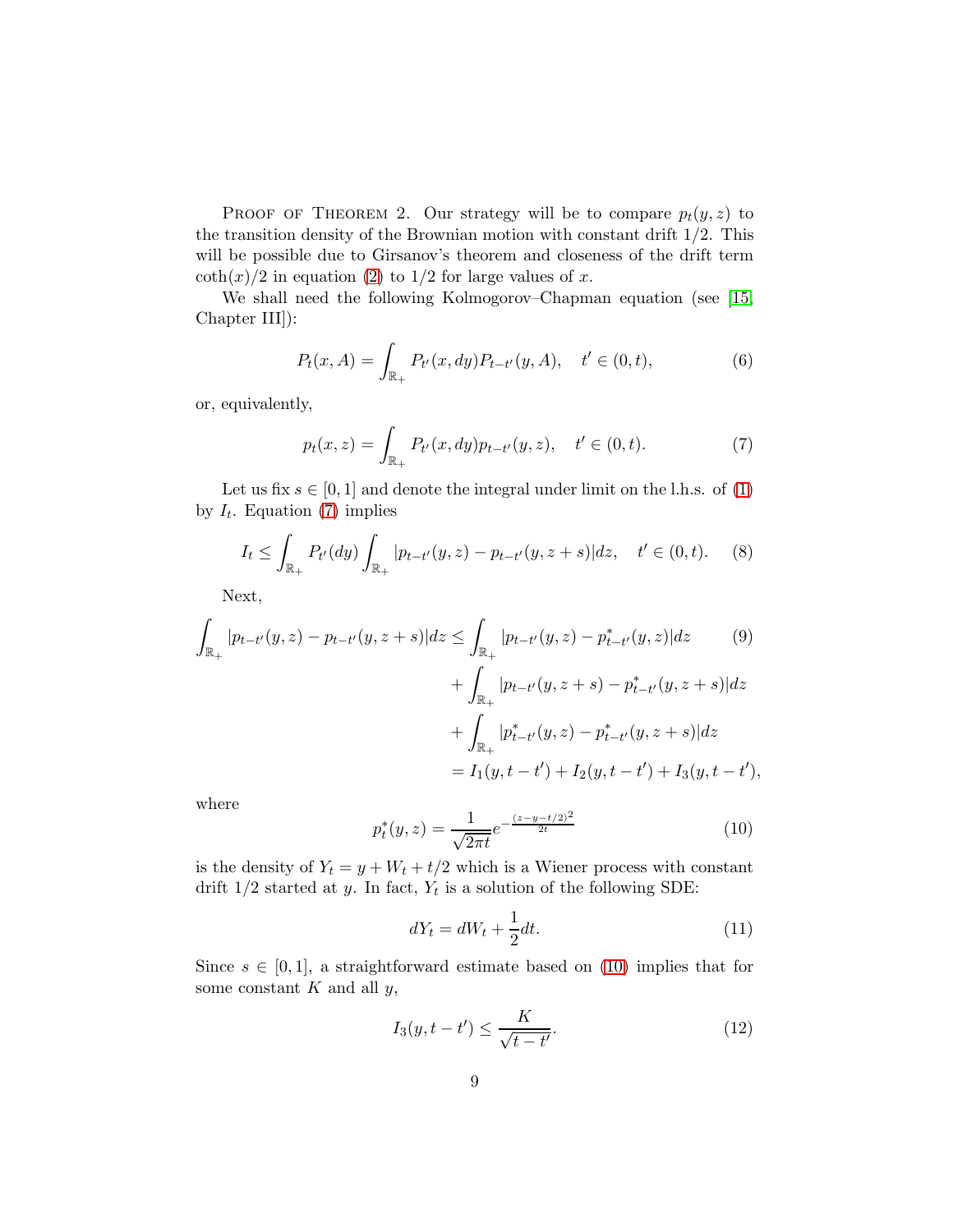Let us estimate  $I_1(y, t)$  for large values of y. Namely, let us fix a number  $R > 0$  to be specified later and assume that  $y > R$ .

Girsanov's theorem (see [\[15,](#page-18-3) Chapter VIII]) implies that the measures on paths generated by solutions of [\(2\)](#page-7-0) and [\(11\)](#page-8-2) emitted from the same initial point y are absolutely continuous with respect to the Wiener measure on paths W with

$$
\int_0^t \coth^2(y + W_r) dr < \infty
$$

(i.e. on paths not crossing 0), and the densities are given by

$$
Z_t(y+W) = \exp\left\{ \int_0^t \frac{\coth(y+W_r)}{2} dW_r - \frac{1}{2} \int_0^t \left(\frac{\coth(y+W_r)}{2}\right)^2 dr \right\}
$$

and

$$
Z_t^*(y + W) = \exp\left\{ \int_0^t \frac{1}{2} dW_r - \frac{1}{2} \int_0^t \left(\frac{1}{2}\right)^2 dr \right\} = \exp\left\{ \frac{1}{2} W_t - \frac{t}{8} \right\},\,
$$

respectively.

Itô's formula (see  $[11, p.149]$ ) gives

$$
\ln \sinh(y + W_t) - \ln \sinh(y) = \int_0^t \coth(y + W_r) dW_r + \frac{1}{2} \int_0^t (1 - \coth^2(y + W_r)) dr
$$

which implies

$$
Z_t(y + W) = \left(\frac{\sinh(y + W_t)}{\sinh(y)}\right)^{1/2} \exp\left\{-\frac{t}{4} + \frac{1}{8} \int_0^t \coth^2(y + W_r) dr\right\}.
$$

Therefore

$$
\frac{Z_t(y+W)}{Z_t^*(y+W)} = \left(\frac{\sinh(y+W_t)}{\sinh(y)e^{W_t}}\right)^{1/2} \exp\left\{\frac{1}{8}\int_0^t \coth^2(y+W_r)dr - \frac{t}{8}\right\}
$$

$$
= \left(\frac{1-e^{-2(y+W_t)}}{1-e^{-2y}}\right)^{1/2} \exp\left\{\frac{1}{8}\int_0^t (\coth^2(y+W_r)-1)dr\right\}
$$

for all paths  $y + W$  not crossing 0.

So, if  $y \in [R, \infty)$ , and the entire path  $y + W$  lies in  $[R/2, \infty)$ , then

<span id="page-9-0"></span>
$$
(1 - e^{-R})^{1/2} \le \frac{Z_t(y + W)}{Z_t^*(y + W)} \le \frac{\exp\left\{\frac{t}{8\sinh^2(R/2)}\right\}}{(1 - e^{-2R})^{1/2}},\tag{13}
$$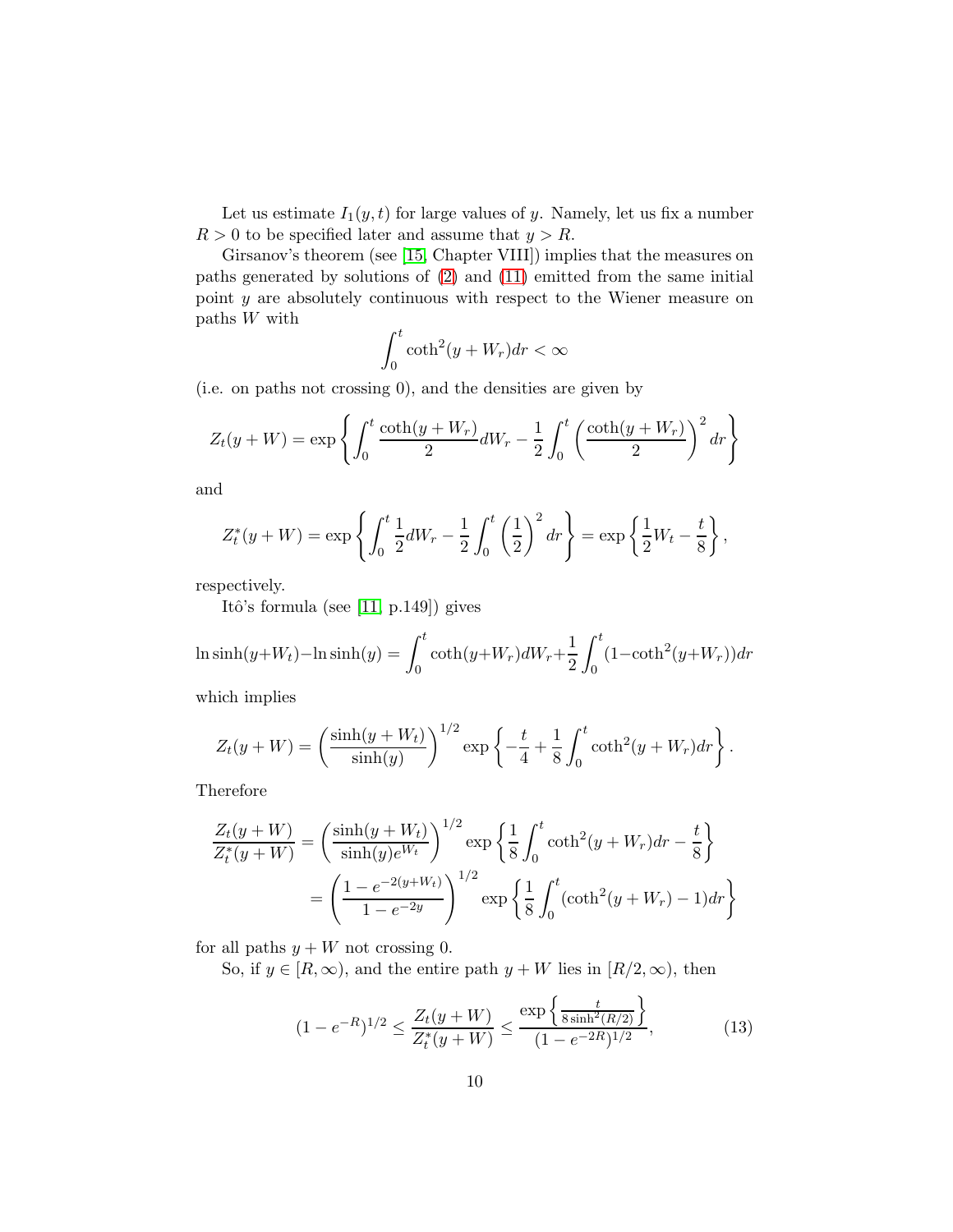Let us now split the densities  $p_t^*(y, z)$  and  $p_t(y, z)$  as follows:

$$
p_t^*(y, z) = q_t^*(y, z) + \psi_t^*(y, z),
$$
  

$$
p_t(y, z) = q_t(y, z) + \psi_t(y, z),
$$

Here  $q_t^*(y, z)$  (respectively,  $q_t(y, z)$ ) denotes the contribution to  $p_t^*(y, z)$  (respectively,  $p_t(y, z)$  from paths  $y+W$  connecting y and z and staying within  $[R/2,\infty)$ .

From [\(13\)](#page-9-0) we obtain

$$
\frac{1}{C(R,t)} \le \frac{q_t(y,z)}{q_t^*(y,z)} \le C(R,t),
$$

where

$$
C = C(R, t) = \frac{\exp\left\{\frac{t}{8\sinh^2(R/2)}\right\}}{(1 - e^{-R})^{1/2}}.
$$

Then,

<span id="page-10-0"></span>
$$
I_1(y,t) \le \int_{\mathbb{R}_+} |q_t(y,z) - q_t^*(y,z)| dz + \int_{\mathbb{R}_+} \psi_t(y,z) dz + \int_{\mathbb{R}_+} \psi_t^*(y,z) dz \tag{14}
$$

The first term is bounded by

$$
\int_{z \ge R, q_t(y,z) > q_t^*(y,z)} (Cq_t^*(y,z) - q_t^*(y,z))dz
$$
  
+ 
$$
\int_{z \ge R, q_t(y,z) \le q^*(y,z)} (Cq_t(y,z) - q_t(y,z))dz
$$
  

$$
\le (C-1) \int_{z \ge R} q_t(y,z)dz \le C-1.
$$

The last term in [\(14\)](#page-10-0) is bounded by

$$
\mathbb{P}\left\{\min_{r}(y+W_r+r/2)< R/2\right\}\leq \mathbb{P}\left\{\min_{r}(W_r+r/2)< -R/2\right\},\right
$$

and decays to 0 as  $R \to \infty$ . Since  $\coth(x) > 1$  for all  $x > 0$ , the second term in [\(14\)](#page-10-0) is less than the third one and decays to 0 as well. Therefore, inequality [\(14\)](#page-10-0) implies

<span id="page-10-1"></span>
$$
I_1(y,t) \le C(R,t) - 1 + Q(R),\tag{15}
$$

where  $Q(R)$  is a function satisfying  $\lim_{R\to\infty} Q(R) = 0$ .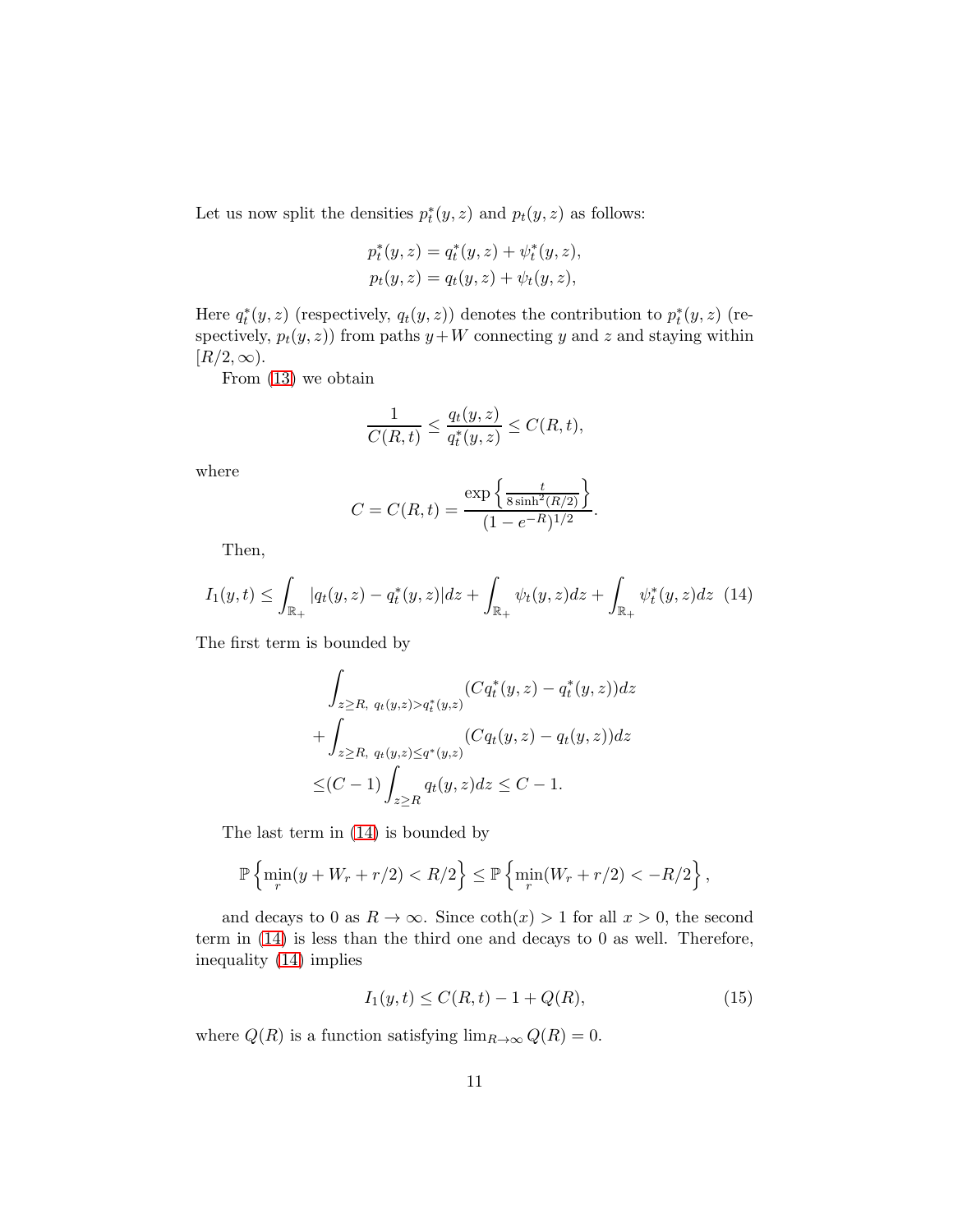Notice that  $I_2(y,t) < I_1(y,t)$ .

Therefore, equations  $(8)$ , $(12)$ , $(15)$  imply that

<span id="page-11-0"></span>
$$
I_t \le 2(C(R, t - t') - 1 + Q(R)) + \frac{K}{\sqrt{t - t'}} + 2P_{t'}((0, R)).
$$
 (16)

Notice that for any  $R > 0$  and any  $\varepsilon > 0$  one can choose  $t_0$  such that  $P_{t'}((-\infty,R)) < \varepsilon$  for all  $t' > t_0$ . In fact, this is obviously true with  $P_{t'}$ replaced by  $P_t^*$ . Our claim follows since

$$
X_{t'} = W_{t'} + \frac{1}{2} \int_0^{t'} \coth(X_r) dr > W_{t'} + \frac{t'}{2},
$$

and  $P_{t'}^*$  is dominated by  $P_{t'}$ .

Let us now take an arbitrary  $\varepsilon > 0$ . First, we choose  $\tau > 0$  so that  $K/\sqrt{\tau} < \varepsilon/3$ . After that, we choose R to be large enough to ensure that  $2(C(R, \tau) - 1 + Q(R)) < \varepsilon/3$ . Finally, we choose  $t_0$  such that  $P_{t'}((-\infty, R)) <$  $\varepsilon/3$  for all  $t' > t_0$ . This choice of parameters and [\(16\)](#page-11-0) allow us to conclude that  $I_t < \varepsilon$  for any  $t > t_0 + \tau$ , and the proof of the theorem is complete.  $\Box$ 

# 3 Uniqueness of the measure invariant under the affine group that projects onto a given harmonic measure

In this section  $\mathbb D$  will denote the unit disk in  $\mathbb C$ , with its Poincaré metric.

**Proposition 1.** Let U be an open disk contained in  $\mathbb{D}$ , and  $T^1U \simeq U \times S^1$ its unit tangent bundle. Call  $p: T^1U \to U$  the canonical projection. Let  $\mu$  be a probability measure in U, and assume that there is a measure  $\nu$  in  $T^1U$  which is invariant under the action of (small elements of) the affine group and such that  $p_* \nu = \mu$ . Then there is only one such measure; i.e.  $\nu$ is uniquely determined by  $\mu$ .

By invariance of  $\nu$  under small elements of the affine group we mean the following: Consider a test function  $f$  that is continuous and has compact support in  $T^1U$ . If A is a sufficiently small element of the affine group, the composition  $f \circ A$  will still have its support in  $T^1U$ . Under these conditions, the measure  $\nu$  verifies that

$$
\int f \, d\nu = \int (f \circ A) \, d\nu.
$$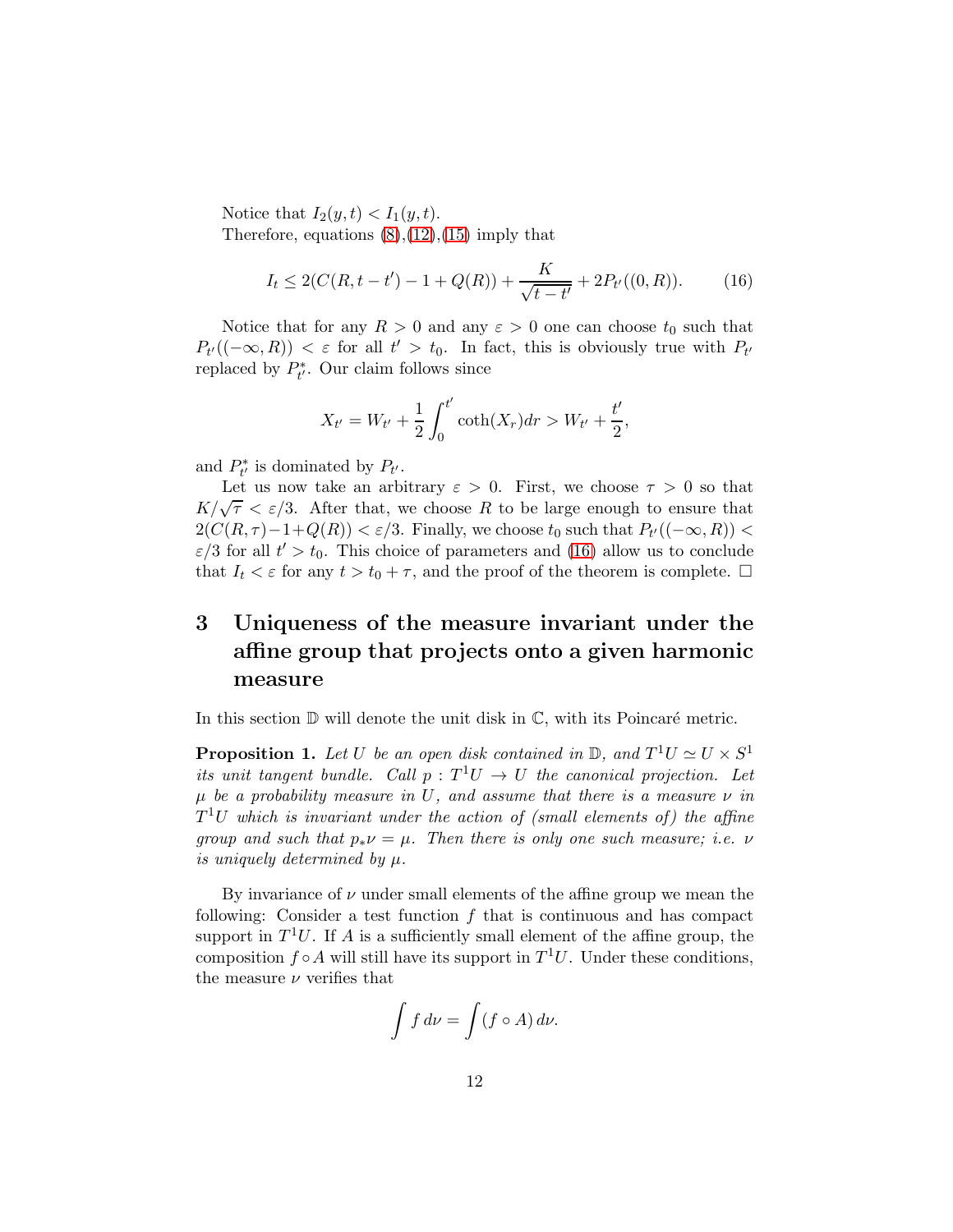**Remark 3.** Clearly not any measure  $\mu$  is the projection of a measure invariant under the affine group. In particular, it has to be of the form "harmonic function  $\times$  area" (see [\[14,](#page-18-0) section 2.3]).

We will start the proof of this proposition by giving two simple lemmas. One of them relies on the following theorem, which can be found in [\[8,](#page-17-4) Ch.4, pg.67, Theorem 4.1]:

Let  $k : \mathbb{D} \times S^1 \to \mathbb{R}$  be the Poisson kernel of  $\mathbb{D}$ .

**Theorem.** (Herglotz) Let  $\Lambda$  be the set of all positive measures on  $S^1$ . The correspondence

$$
\eta \mapsto h(z) = \int_{S^1} k(z,\theta) \, d\eta(\theta)
$$

is a one-to-one map from  $\Lambda$  to the set of nonnegative harmonic functions on the unit disk D.

**Lemma 1.**  $\{\theta \mapsto k(z, \theta)\}_{z \in U}$  generates a dense linear subspace of  $C(S^1)$ .

PROOF:

If this were not the case, there would be a non-zero measure  $\xi$  in  $S^1$  in the annulator of all the functions  $k(z, \cdot)$ ; namely, such that

$$
\int k(z,\theta) d\xi(\theta) \equiv 0 \tag{17}
$$

in U, and therefore in  $\mathbb{D}$ . Let  $\xi_+$  and  $\xi_-$  be the positive and negative parts of  $\xi$ , respectively. Define

$$
h(z) = \int k(z,\theta) d\xi_{+}(\theta) = \int k(z,\theta) d\xi_{-}(\theta).
$$

The fact that the positive harmonic function  $h$  has these two different expressions contradicts Herglotz's theorem.  $\Box$ 

**Lemma 2.** Assume that  $\varphi$  is an unknown measure on  $S^1$  such that, for every continuous real-valued function  $f$  with compact support in  $U$ ,

<span id="page-12-0"></span>
$$
\int_{S^1} \int_U f(z)k(z,\theta) dz d\varphi(\theta) \tag{18}
$$

is known. Then, for all  $z_0 \in U$ , the integral

<span id="page-12-1"></span>
$$
\int_{S^1} k(z_0, \theta) d\varphi(\theta) \tag{19}
$$

is also known.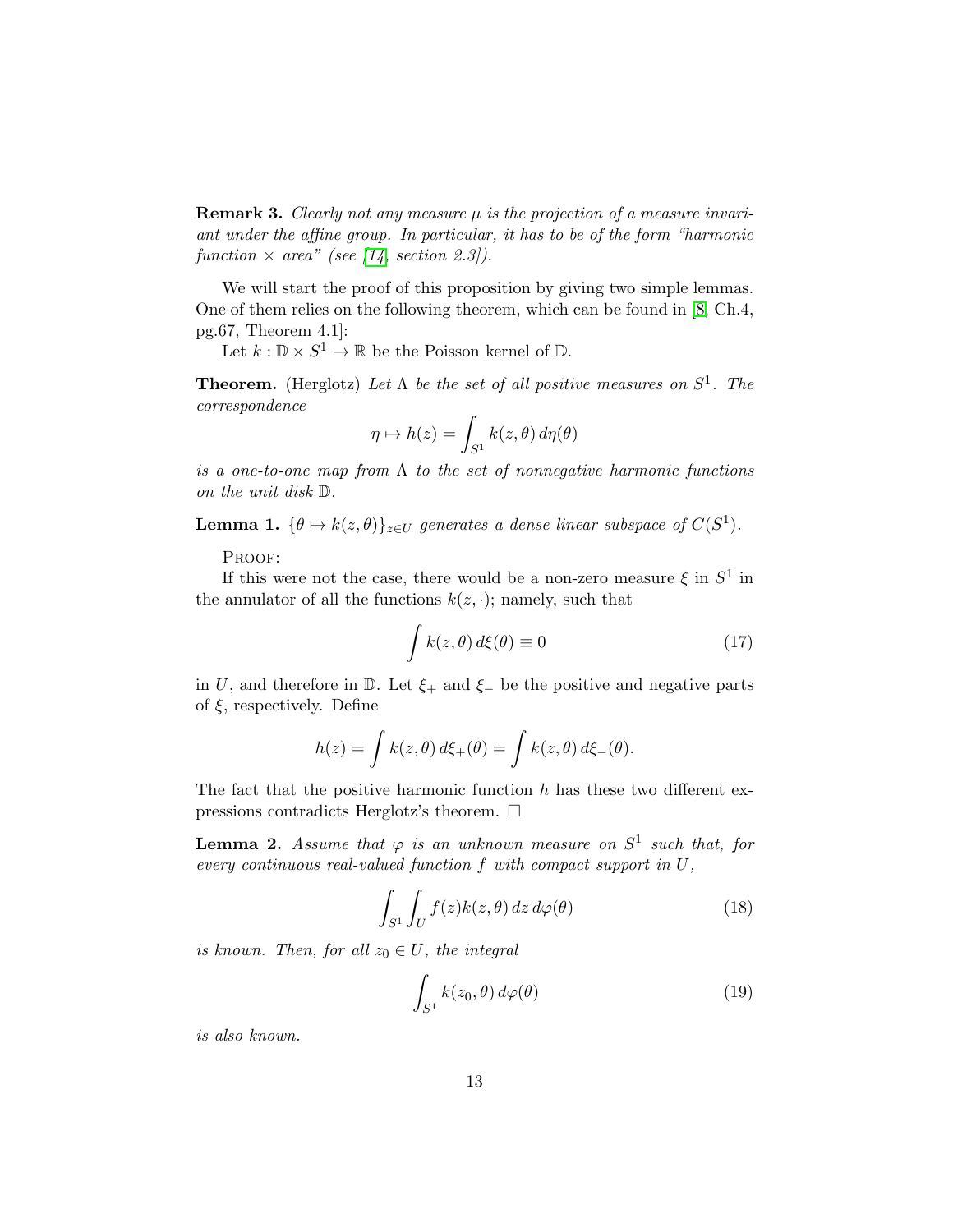The proof is obtained by considering a sequence of continuous functions  $(f_n)_n$  such that  $f_n(z)dz \to \delta_{z_0}dz$  weakly.

PROOF OF PROPOSITION 1:

The disk  $\mathbb D$  is a model for the hyperbolic plane, and therefore its unit tangent bundle  $T^1\mathbb{D}$  can be identified with  $PSL(2,\mathbb{R})$ . Consider the action of the affine group B by right translation on  $PSL(2,\mathbb{R})$ . Its orbits, under the identification  $PSL(2,\mathbb{R}) \simeq T^1\mathbb{D}$ , are hyperbolic surfaces that foliate  $T^1\mathbb{D}$ . This foliation is the weakly stable foliation for the geodesic flow on  $T^1\mathbb{D}$ , and its space of leaves can be identified with the set of points at infinity in D, which can in turn be identified with the unit tangent space to any point in  $\mathbb{D}$ . Namely, when considering the (trivial) bundle  $T^1\mathbb{D}$ , we can identify  $T^1\mathbb{D} \simeq \mathbb{D} \times S^1$  in such a way that the orbits of the affine group are simply the sets of the form  $\mathbb{D} \times \{\theta\}.$ 

Let us consider an open disk  $U \subset \mathbb{D}$ , and the restriction of the aforementioned foliation to  $T^1U \subset T^1\mathbb{D}$ . Under the identification mentioned above,  $T^1U \simeq U \times S^1$ , and the restriction to U of the foliation induced by the affine group action is  $\{U \times \{\theta\}, \ \theta \in S^1\}$ . We will use Rokhlin's decomposition theorem to disintegrate the measure  $\nu$  on the partition given by this foliation, obtaining the following:

$$
\int f d\nu = \int_{S^1} \int_{U \times {\{\theta\}}} f(z, \theta) d\nu_{\theta}(z) d\varphi(\theta).
$$

Here each probability measure  $\nu_{\theta}$  is the conditional measure on the set  $U \times \{\theta\}$ , and  $\varphi$  is the projection of  $\nu$  onto  $S^1$ .

Each  $\nu_{\theta}$  is invariant under the action of small elements of the affine group. This determines it completely:  $U \times {\theta}$ , being an open subset of an orbit and the action being free, can be thought of an open subset of the affine group itself, and  $\nu_{\theta}$  must be the restriction to it of the right Haar measure, suitably normalized so that it is a probability measure. This amounts to saying that the  $\nu_{\theta}$  are independent of  $\nu$ , so  $\nu$  is completely determined by  $\varphi$ . Proving the uniqueness of  $\nu$  is proving the uniqueness of  $\varphi$ , given the fact that  $\nu$  projects onto the measure  $\mu$ , which is fixed.

The measures  $\nu_{\theta}$  are computed in [\[14\]](#page-18-0), in Lemma 2.7 and the remark preceding it, using the upper-half plane model of the hyperbolic plane. In the Poincaré disk model, which is more convenient for our purposes, and taking U to be a small disk around 0, the measure  $\nu_{\theta}$  is

$$
\nu_{\theta} = k(z, \theta) d\theta,
$$

where k is, up to a multiplicative constant and a rotation in  $\theta$ , the Poisson kernel of the unit disk.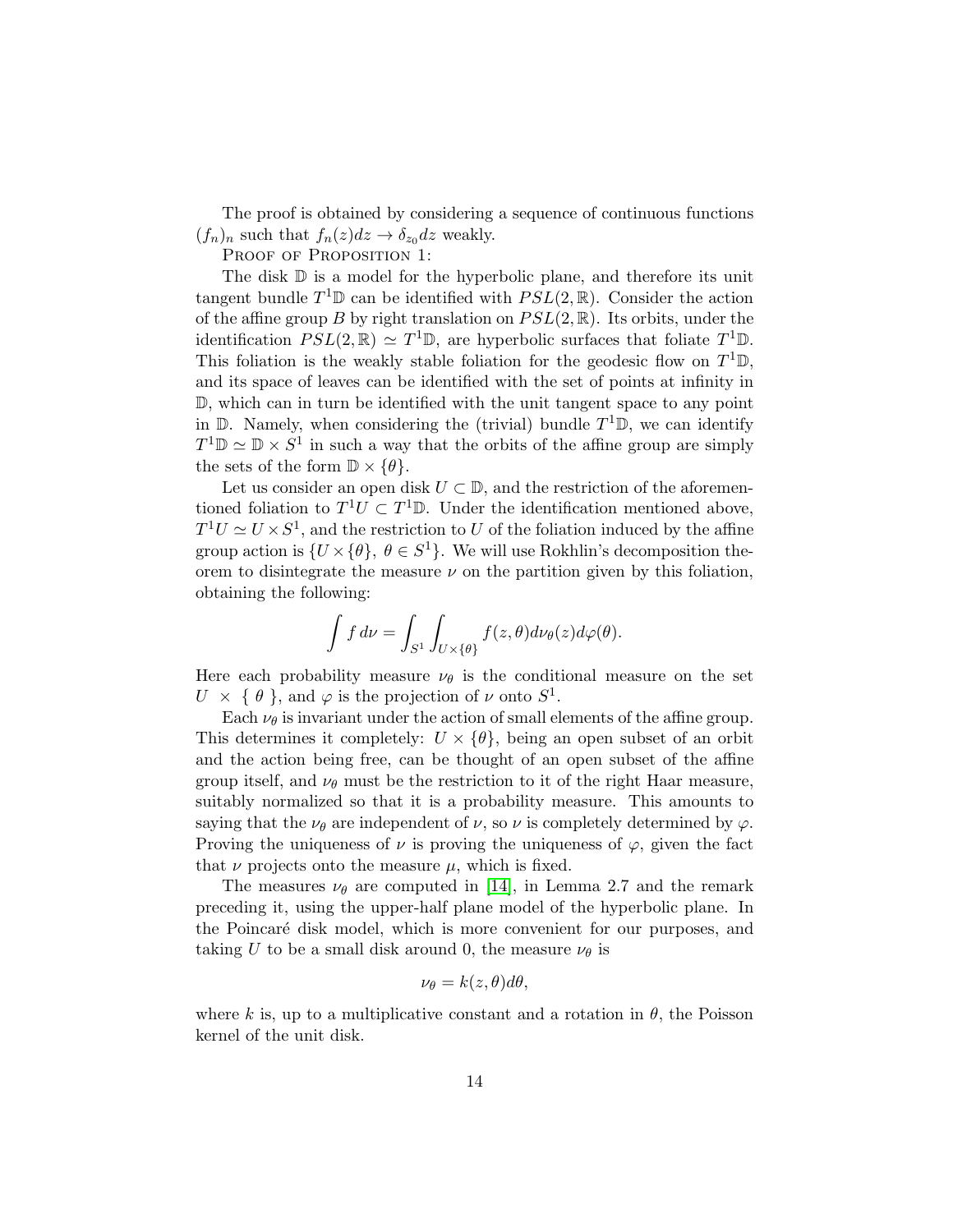So we have the following expression for the measure  $\nu$ :

$$
\int f \, d\nu = \int_{S^1} \int_U f(z,\theta)k(z,\theta) \, dz d\varphi(\theta).
$$

The fact that it projects onto a measure that we know means that we can compute  $\int f d\nu$  when  $f = f(z)$ , which gives ([\(18\)](#page-12-0)). Lemma 2 says that this determines ([\(19\)](#page-12-1)), and Lemma 1 says that this uniquely determines  $\varphi$ , and therefore  $\nu$ .  $\square$ 

**Theorem 3.** As before, let  $\mathcal{L}$  be a compact lamination by hyperbolic Riemann surfaces. Consider a harmonic measure  $\mu$  on  $\mathcal{L}$ . There is a unique way to lift  $\mu$  to a measure in  $T^1\mathcal{L}$  which is invariant under the action of the affine group.

#### PROOF:

Consider a flow box  $E \simeq U \times T$  of the lamination  $\mathcal{L}$ , where U is an open disk in the hyperbolic disk (or upper-half plane) and T is some topological space. The measure  $\mu$  can be disintegrated in E using Rokhlin's theorem; namely, for every continuous function  $f$  with compact support in  $E$ ,

$$
\int f d\mu = \int_{T} \int_{U \times \{t\}} f(z, t) d\mu_t(z) d\hat{\mu}(t), \tag{20}
$$

where  $\mu_t$  is a probability measure on the plaque  $U \times \{t\}$  and  $\hat{\mu} = (p_2)_*\mu$ . Here  $p_2: U \times T \to T$  is the projection onto the second coordinate. Furthermore, this decomposition is unique, in the sense that the conditional measures  $\mu_t$  are  $\hat{\mu}$ -almost everywhere determined. The measure  $\mu$  being harmonic is equivalent to the statement that the conditional measures  $\mu_t$  are absolutely continuous with respect to the hyperbolic area in  $U$ , and that their densities are harmonic measures. (The same is true for the Euclidean area.)

As before, let  $\pi: T^1 \mathcal{L} \to \mathcal{L}$  be the canonical projection. Suppose that  $\nu$ is a measure on  $T^1 \mathcal{L}$  which is invariant under the action of the affine group and that projects onto  $\mu$ . Disintegration of  $\nu$  in  $\pi^{-1}(E) \simeq T^1 U \times T$  yields, for every continuous f with compact support in  $\pi^{-1}E$ ,

$$
\int f d\nu = \int_T \int_{T^1 U \times \{t\}} f(\zeta, t) d\nu_t(\zeta) d\hat{\mu}(t), \tag{21}
$$

since  $\hat{\mu} = \hat{\nu}$ . The uniqueness of the disintegration implies that each  $\nu_t$ projects onto each  $\mu_t$ . Furthermore, each  $\nu_t$  is invariant under the action of the affine group on  $T^1U$ . Proposition 1 implies that each  $\nu_t$  is unique, and therefore  $\nu$  is uniquely determined by  $\mu$ .  $\Box$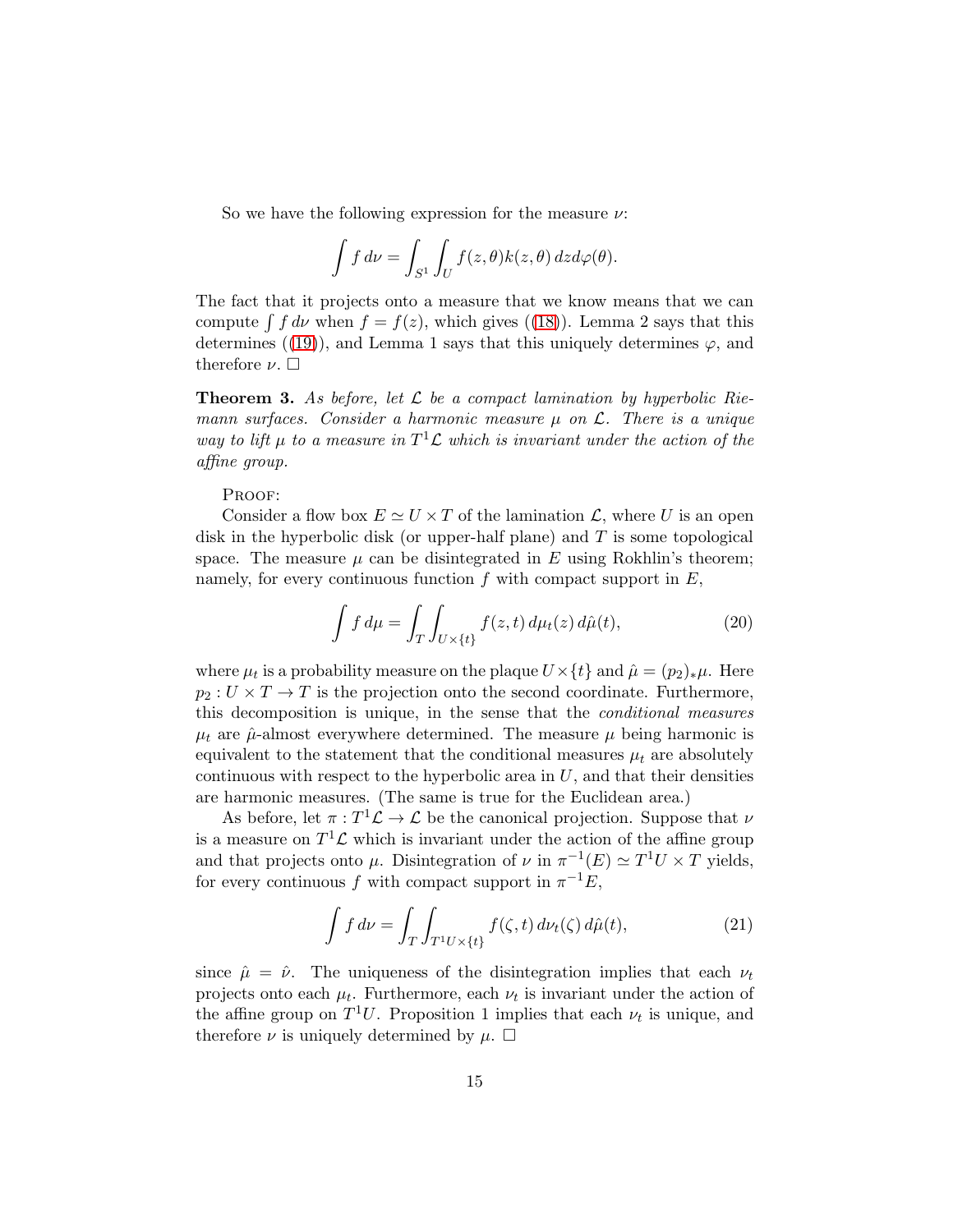### 4 Some final remarks

A simple application of our Main Theorem consists in proving unique ergodicity for the action of the affine group on the unit tangent bundle of some foliations by hyperbolic Riemann surfaces, simply by quoting some recent results on unique ergodicity for harmonic measures. We obtain the corollaries stated below.

### 4.1 Transversely conformal foliations by hyperbolic Riemann surfaces

In [\[6\]](#page-17-5), Deroin and Kleptsyn prove the following:

**Theorem.** Let  $(M, \mathcal{F}, g)$  be a compact manifold together with a transversally conformal foliation and a Riemannian metric on the leaves that varies continuously in M. Let M be a minimal set for  $\mathcal F$  (that is, a closed saturated subset of M where all leaves are dense.) If  $\mathcal M$  has no transverse holonomy-invariant measure, then it has a unique harmonic measure.

Combining this with our result immediately yields:

**Corollary 1.** Let  $(M, \mathcal{F})$  be a compact manifold together with a transversally conformal foliation by hyperbolic Riemann surfaces. Let  $\mathcal M$  be a minimal set for  $F$ . If  $M$  has no holonomy-invariant measures, then the action of the affine group on the unit tangent bundle  $T^1\mathcal{M}$  of the lamination  $\mathcal M$  is uniquely ergodic.

### 4.2 Riccati foliations

Notice that although our Main Theorem is stated for compact laminations, its proof does not require compactness. Of course, in the non-compact case the measures involved may fail to exist, but in any case the following holds:

**Remark 4.** Let  $\mathcal{L}$  be a lamination by hyperbolic Riemann surfaces. The  $projection \; \pi \, : \, T^1 \mathcal{L} \, \rightarrow \, \mathcal{L} \; \; induces \; \; a \; \; bijection \; \; between \; \; harmonic \; \; probability$ measures on  $\mathcal L$  and probability measures invariant under the affine group on  $T^1\mathcal{L}.$ 

Let  $S$  be a hyperbolic Riemann surface of finite area. A group homomorphism  $\rho : \pi_1S \to PSL(2,\mathbb{C})$  can be suspended to construct a foliation on a bundle by complex projective lines over S. Such a foliation is called Riccati foliation. In [\[2\]](#page-17-6) and [\[1\]](#page-17-7) physical measures invariant under the geodesic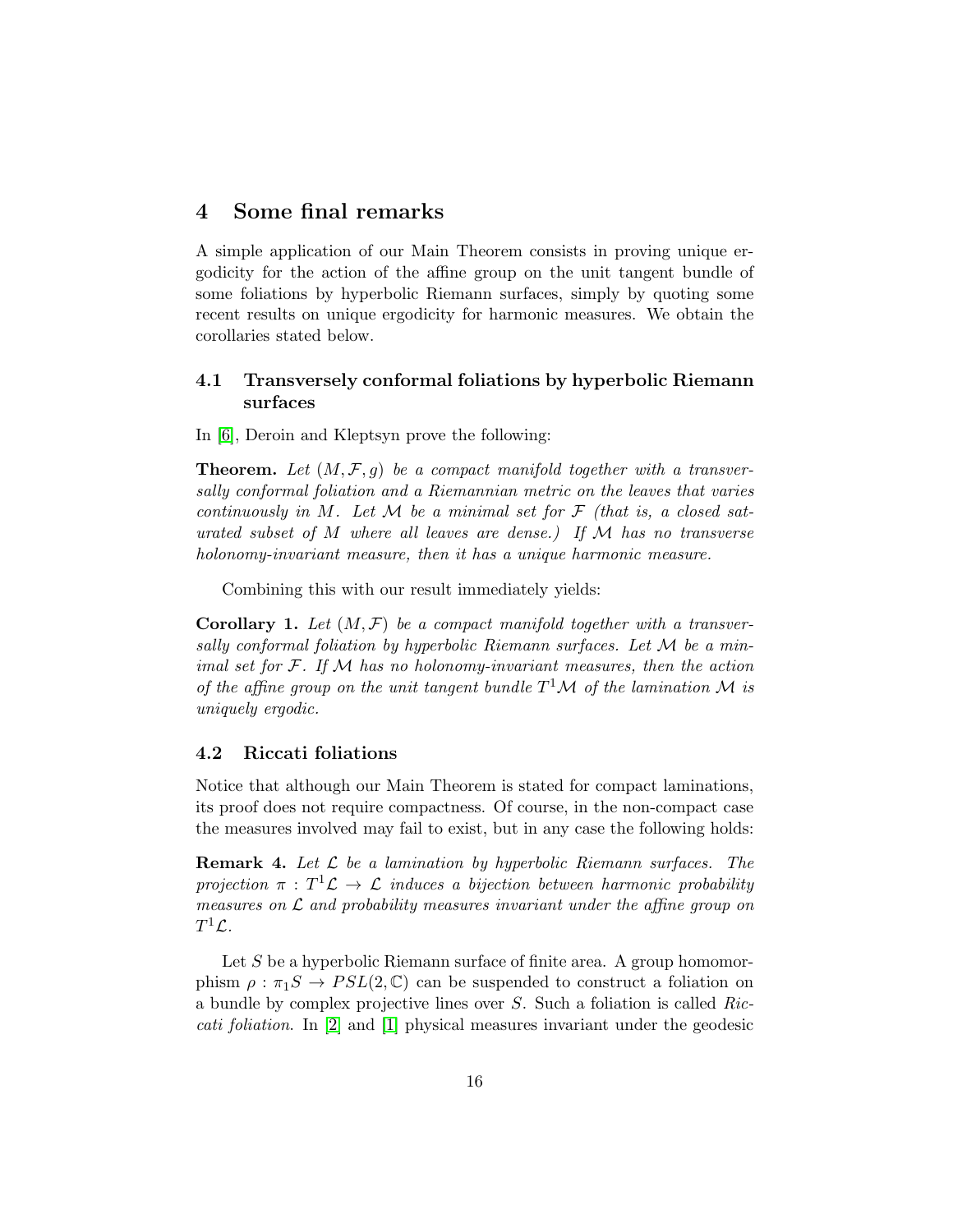and horocycle foliated flows on Riccati foliations are described, under as-sumptions which are generic (see [\[10\]](#page-18-7)) on the representation  $\rho$ . One of these assumptions is that the image of  $\rho$  leaves no invariant measure on  $\mathbb{C}P^1$ ; that is, that the foliation has no holonomy-invariant measures. Building on [\[1\]](#page-17-7), Corollary 3.6 in [\[14\]](#page-18-0) states that there is a unique harmonic measure for the generic Riccati foliation. We therefore have:

**Corollary 2.** Let  $S$  be a hyperbolic Riemann surface of finite volume, which is not necessarily compact. For any representation  $\rho : \pi_1S \to PSL(2,\mathbb{C})$  let  $(M_{\rho}, \mathcal{F}_{\rho})$  be the Riccati foliation associated to  $\rho$ . For a generic  $\rho$ , the action of the affine group on the unit tangent bundle  $T^1\mathcal{F}$  of the foliation is uniquely ergodic.

Here "generic" means, as in [\[10\]](#page-18-7), a real Zariski open subset of the representation variety.

#### 4.3 Hilbert modular foliations

Let  $d > 0$  be a square-free integer. Consider the field  $\mathbb{Q}(\sqrt{d})$  and let  $\mathfrak{O}_d$  be its ring of algebraic integers.

Then the image of the homomorphism

$$
\begin{array}{ccc} PSL(2,\mathfrak{O}_d) & \rightarrow & PSL(2,\mathbb{R}) \times PSL(2,\mathbb{R}) \\ \begin{pmatrix} a & b \\ c & d \end{pmatrix} & \mapsto & \left( \begin{pmatrix} a & b \\ c & d \end{pmatrix}, \begin{pmatrix} \bar{a} & \bar{b} \\ \bar{c} & \bar{d} \end{pmatrix} \right), \end{array}
$$

where  $\bar{x}$  is the Galois conjugate of  $x \in \mathbb{Q}(\sqrt{d})$ , is an irreducible lattice  $\Gamma$ in  $PSL(2,\mathbb{R}) \times PSL(2,\mathbb{R})$ . Notice that, if h denotes the hyperbolic plane,  $PSL(2,\mathbb{R}) \times PSL(2,\mathbb{R})$  acts by orientation-preserving isometries on  $\mathfrak{h} \times \mathfrak{h}$ . Define

$$
M=M_d=\mathfrak{h}\times\mathfrak{h}/\Gamma.
$$

This is a complex normal space having a finite number of cusps and singular points. Compactification of the cusps and dessingularization give a complex surface known as Hilbert modular surface. M is endowed with a foliation F coming from the "horizontal" foliation in  $\mathfrak{h} \times \mathfrak{h}$  (i.e. the foliation whose leaves are of the form  $\mathfrak{h} \times \{x\}$ , for some  $x \in \mathfrak{h}$ ). This foliation is known as Hilbert modular foliation.

In [\[14,](#page-18-0) Proposition 3.2] the following is proved:

Proposition. The volume in M is the unique harmonic measure for the Hilbert Modular foliation.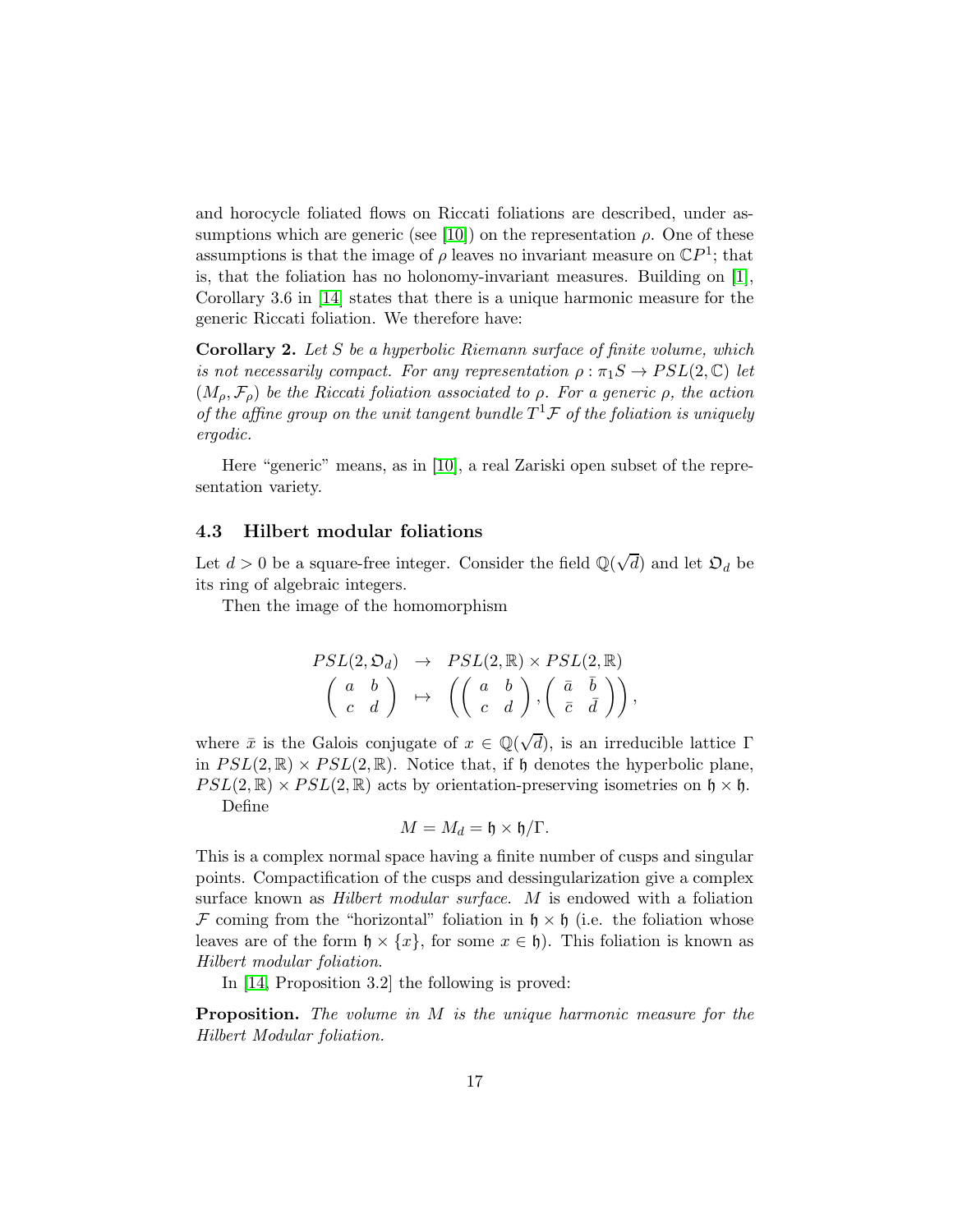The unit tangent bundle of the foliation is  $(T<sup>1</sup> \mathfrak{h} \times \mathfrak{h})/\Gamma$ . Its volume is invariant under the  $PSL(2,\mathbb{R})$ -action, and in particular under the action of the affine group. Furthermore, it is ergodic for the geodesic flow and both horocycle flows as a consequence of Moore's Ergodicity Theorem. (See [\[14,](#page-18-0) pg.863]. Moore's Ergodicity Theorem can be found in [\[17,](#page-18-8) Ch.II].)

Together with our Main Theorem, the previous proposition implies:

**Corollary 3.** The volume in  $(T^1 \mathfrak{h} \times \mathfrak{h})/\Gamma$  is the unique invariant measure for the action of the affine group on the unit tangent bundle of the Hilbert modular foliation.

Notice that the horocycle flow alone is not uniquely ergodic; see [\[14,](#page-18-0) pg.864].

### <span id="page-17-7"></span>References

- [1] Christian Bonatti and Xavier Gómez-Mont, Sur le comportement statistique des feuilles de certains feuilletages holomorphes, Essays on geometry and related topics, Vol. 1, 2, Monogr. Enseign. Math., vol. 38, Enseignement Math., Geneva, 2001, pp. 15–41.
- <span id="page-17-6"></span><span id="page-17-0"></span>[2] Christian Bonatti, Xavier G´omez-Mont, and Ricardo Vila-Feyer, The foliated geodesic flow on Riccati equations, (2001), preprint.
- [3] Alberto Candel, Uniformization of surface laminations, Ann. Sci. École Norm. Sup. (4) 26 (1993), no. 4, 489–516.
- <span id="page-17-2"></span>[4]  $\frac{1}{2}$ , The harmonic measures of Lucy Garnett, Adv. Math. 176 (2003), no. 2, 187–247.
- <span id="page-17-3"></span>[5] Isaac Chavel, Eigenvalues in Riemannian geometry, Pure and Applied Mathematics, vol. 115, Academic Press Inc., Orlando, FL, 1984, including a chapter by Burton Randol, with an appendix by Jozef Dodziuk.
- <span id="page-17-5"></span><span id="page-17-1"></span>[6] Bertand Deroin and Victor Kleptsyn, Random conformal dynamical systems, Geom. Funct. Anal. (2006), to appear.
- [7] Lucy Garnett, Foliations, the ergodic theorem and Brownian motion, J. Funct. Anal. 51 (1983), no. 3, 285–311.
- <span id="page-17-4"></span>[8] Maurice Heins, Selected topics in the classical theory of functions of a complex variable, Athena Series: Selected Topics in Mathematics, Holt, Rinehart and Winston, New York, 1962.